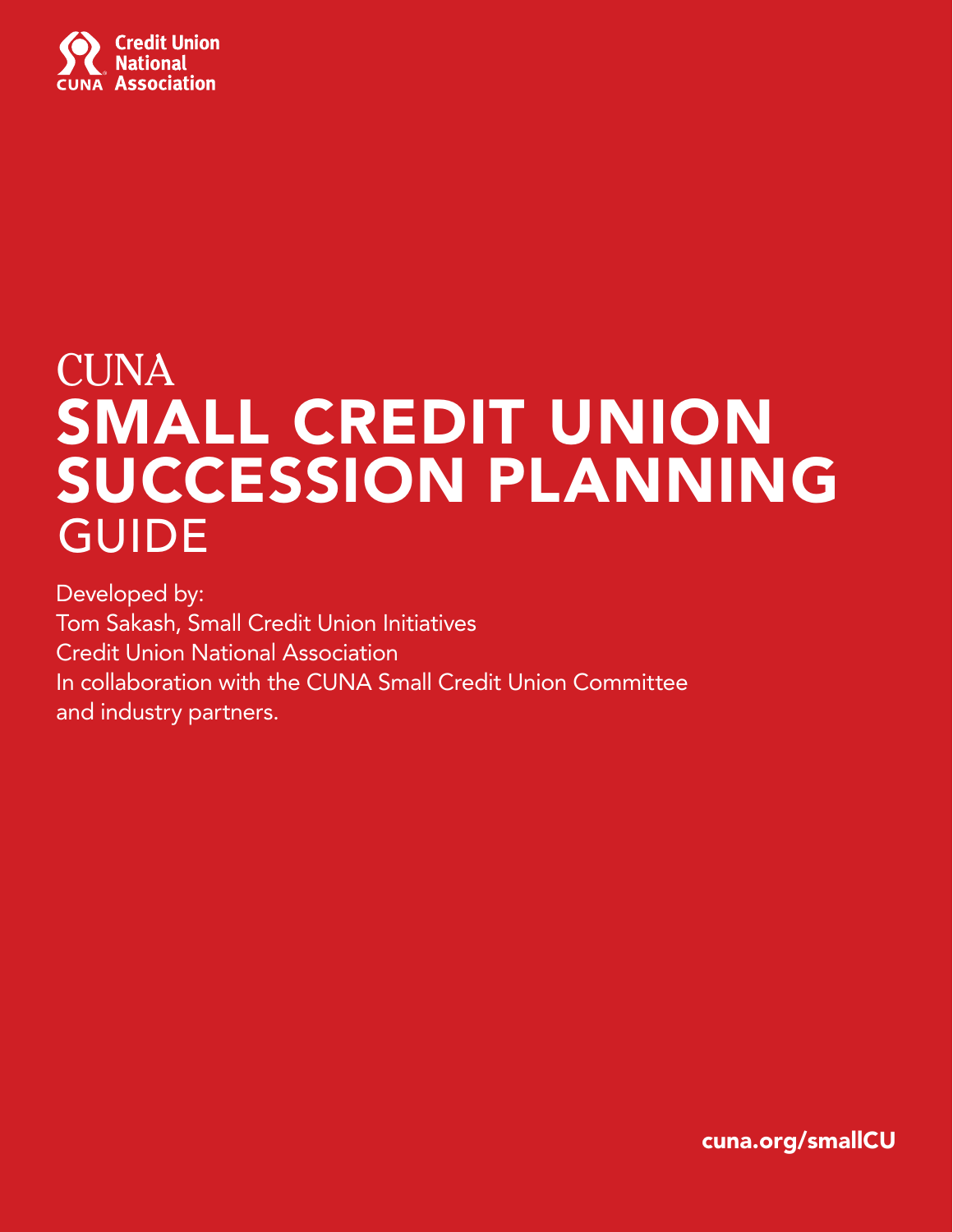# Table of Contents

| (Found in Checklist & Workbook) |  |
|---------------------------------|--|
|                                 |  |
|                                 |  |
|                                 |  |
|                                 |  |
|                                 |  |
|                                 |  |
|                                 |  |
|                                 |  |
|                                 |  |
|                                 |  |
|                                 |  |
|                                 |  |
|                                 |  |

Credit Union National Association offers this material for information purposes only. The information should not be considered legal advice and should not be relied upon or substituted for the same. CUNA cannot provide legal, accounting, or other professional advice, so materials should be reviewed with a competent professional prior to use. CUNA provides no warranties, expressed or implied, regarding the materials.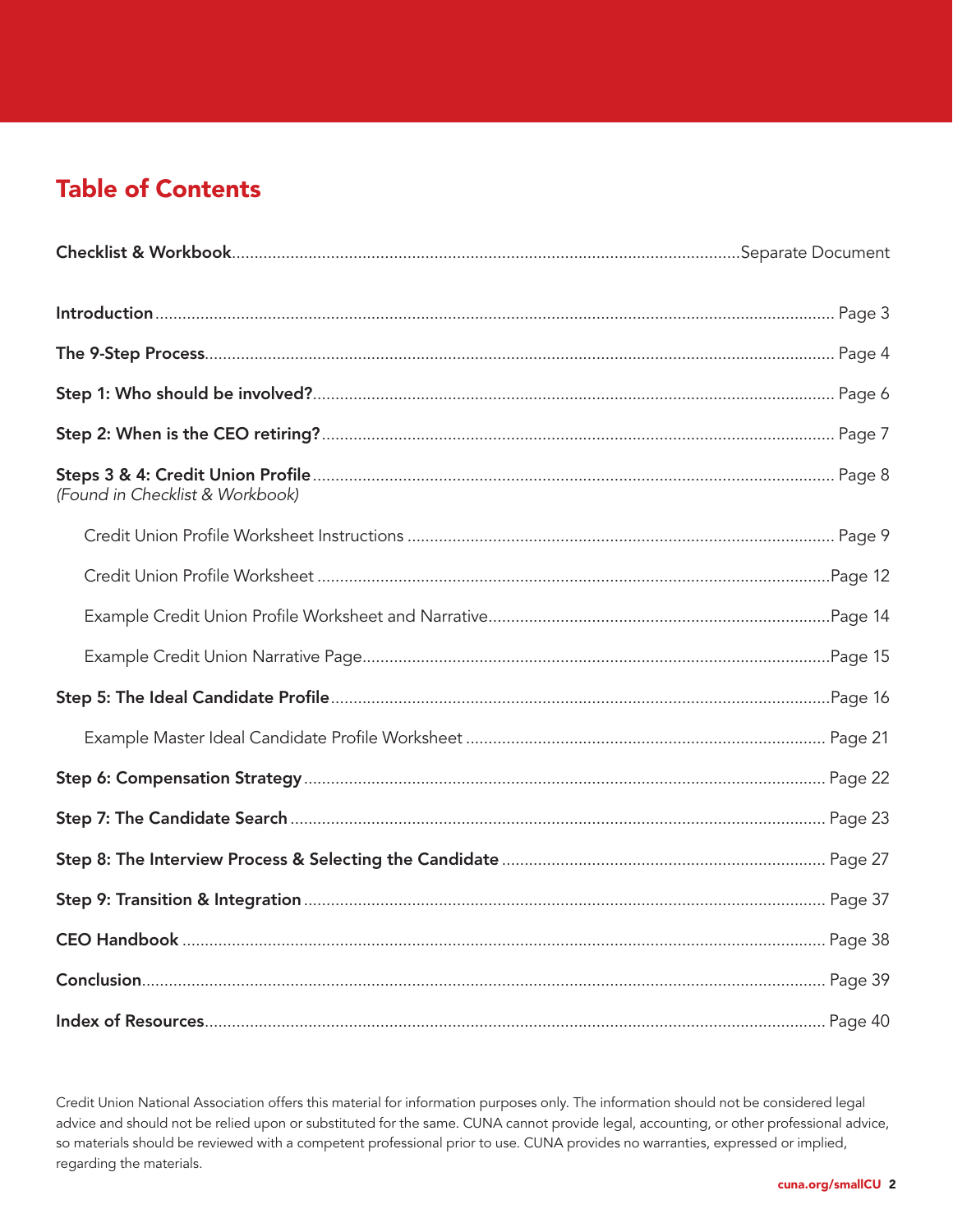# Introduction: Your Credit Union's Future Hinges on Succession Planning

This Succession Planning Guide has been created to inspire you. To inspire you to imagine your credit union thriving and serving members well into the future. It's also been created to make it simple for you to map out a path to reach that future.

As the leader of a small credit union, you know that nothing drives the organization's success more than YOU. A strong board and a strong CEO or manager is often the determining factor for whether a small credit union will be successful.

Developed in collaboration with credit union leaders across the country, the CUNA Small Credit Union Committee is pleased to share a toolkit that will ensure your credit union has found that all-important leader to drive the organization into its prosperous years ahead. Please note, if your Board has decided to hire a thirdparty firm to assist the credit union in conducting a search, this guide can still be of great value. Many credit unions have shared their experience on how to find the right candidate, and how to position the organization as a desirable place to work. Take advantage of their insights in this Guide as you work with the firm.

If your credit union doesn't have the resources to hire a third party, we believe this Guide will be a strong option for you that will get you where you want to go.

# Taking this seriously

Creating and executing your credit union's succession plan is probably one of the most important things your credit union's leadership will do. Above all, take this process seriously and make it a priority. Also, while we have streamlined this complex process, this journey to find the next leader of your organization will take time and dedication. It is so important that the full Board is bought in and committed so seeing this process through.

Before we share this easy-to-follow, condensed action plan, we'd like you to take a moment to think about your credit union. About the members you serve with all your passion and energy. About how your personal, one-onone service allows you to make the best decisions possible on behalf of their financial lives. And about how that work has just simply mattered so much, for so long.

Now think about the young people you know in your life. About the options they have in financial services. Who is looking out for their best financial interests? How does that picture look without credit unions like yours?

Small credit unions are vital to their members and their communities. They're needed now more than ever before. And ensuring that today's small credit unions are overseen by leaders who will steer them into tomorrow is critically important. That's what this tool is for.

Again, thank you for all you've done for your members and for all you've done to position your credit union for success.

It's now time to take that final step and find a successor.

Thank you,

CUNA Small Credit Union Committee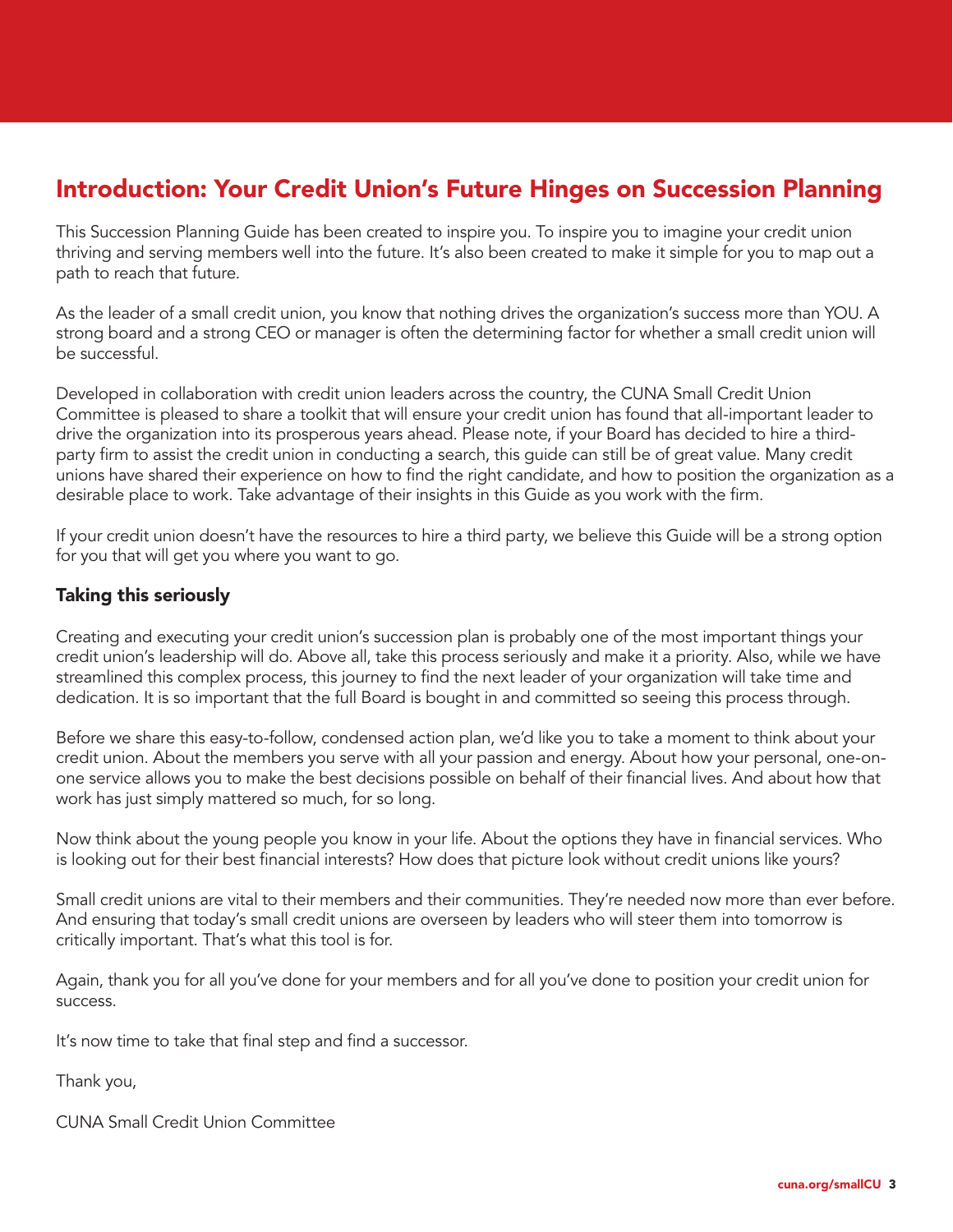# The 9-Step Process

Let's acknowledge something right off the bat. It's probably not as easy to attract top talent to a small credit union as it is to a larger organization. Depending on your location, the challenges for small credit unions are that, more often than not, they can't match salaries and benefits offered by their larger counterparts. Beyond this, convincing the talented professionals you'd want to lead your organization to move to a smaller market or town can be an insurmountable obstacle.

But the point of this process isn't to focus on the supposed negatives. We're not here to remind you what might hold a candidate back. We're here to highlight and accentuate the reasons why even the most talented professionals would want to work for your small credit union.

This Guide will show you how to accomplish that.

With a Credit Union Profile process to help you understand what's truly important for the credit union's continued success, and a sample job description that paints a picture of a rewarding career (that features unmatched autonomy and an outsized ability to make an impact on people every day, a pair of benefits not many other organizations can boast), this Guide will help turn your organization into one of the most desirable places to work on the job market.

#### This will require your credit union to complete this 9-step process:

- 1. Who should be involved? Identifying who will participate in this process.
- 2. Clarifying **definitively** when the current CEO/manager plans to retire.
- 3. Who we are … (current state)
- **4.** ... and where we're going (future state).
- 5. Creating the Ideal Candidate Profile of the leader who best fits the Board's vision for the future.
- **6.** Your CEO compensation strategy.
- **7.** The search: How, where, and when to the post the job description.
- 8. The interview process and selecting the final candidate.
- 9. Setting the successful candidate up for success with the proper transition.

We believe that if you follow this simple process, your credit union will be in the best position possible to find its right, next leader, giving your organization its best opportunity to grow and thrive into the future.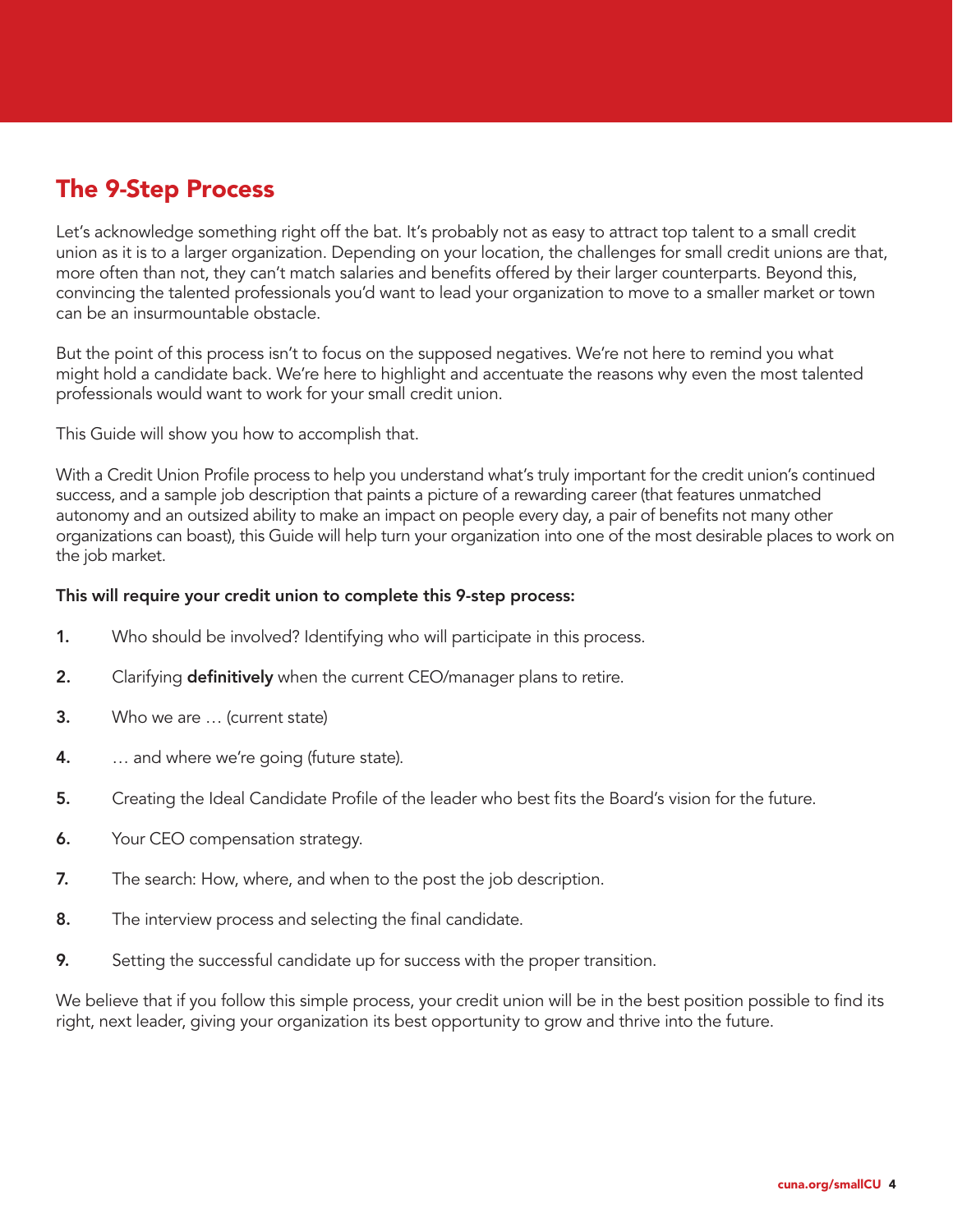We recommend that when you're ready to start this process that you begin with the Checklist & Workbook. Read the first bullet and come back to this Guide to learn more about each task. Remember that a number of the tasks can be completed by the Board or Selection Committee at home. If there's a clear point person or process leader, he or she can facilitate the process, keep the group organized, and minimize the number of meetings the group must have to make decisions.

That being said, this process won't happen overnight. It may take three, four, or maybe even more meetings to be prepared to start advertising for the job opportunity. This Guide and the complementary Checklist & Workbook will keep you on track and make sure that after all that time has been invested, you're in a strong position to hire the next CEO of your credit union.

#### Good luck!

One final note: This Guide is written with the idea that you are searching for the next CEO of your credit union within a short time frame: Between 6 and 24 months. However, this Guide can be applied to all succession scenarios, including the search for a key employee who you would like to groom to be the next CEO. The advice we give to find and attract candidates, compensation strategies, background checks, it all applies to all key staff positions!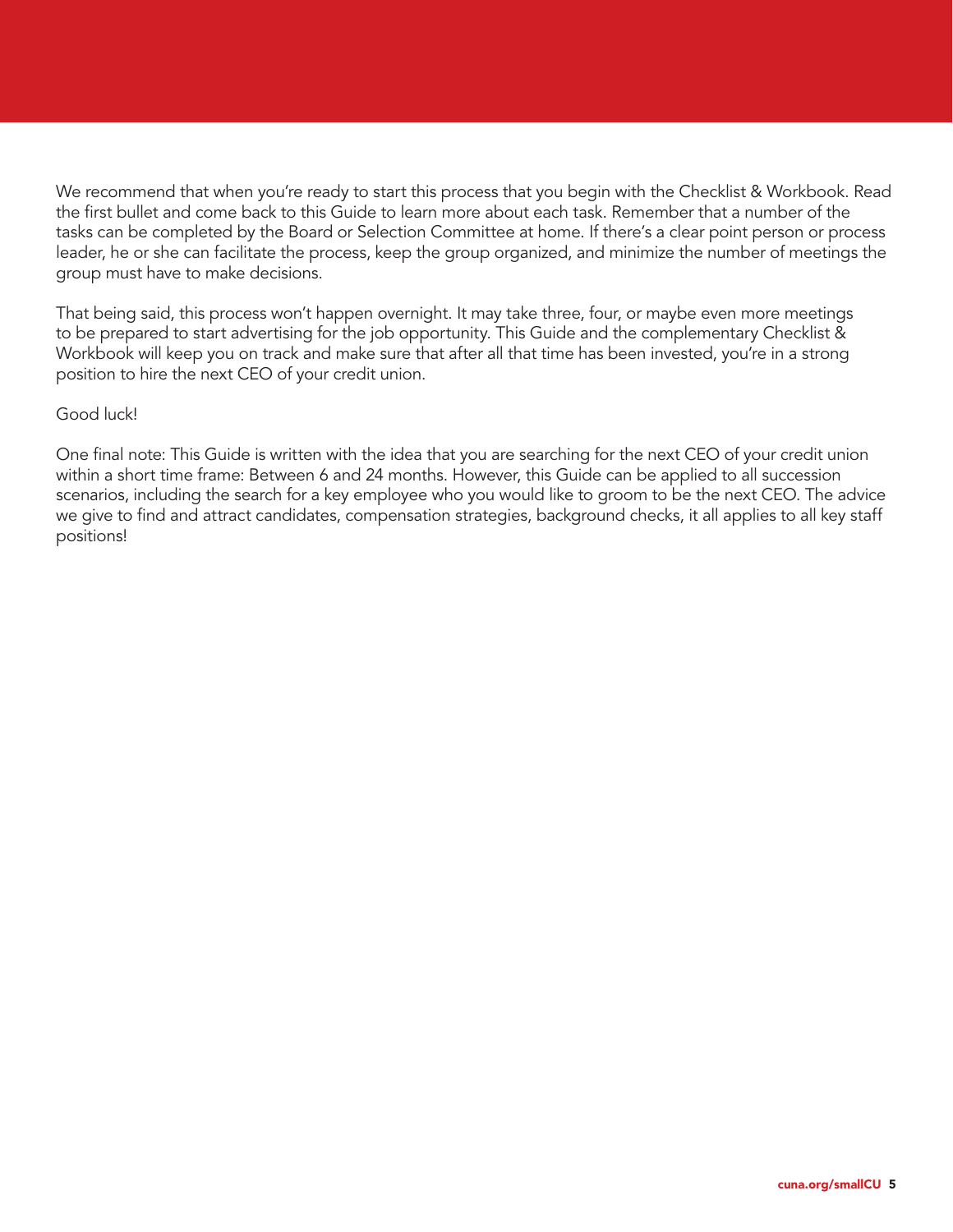# Step 1: Who Should be Involved?

#### Time commitment for this step:

• Dedicated conversation at one board meeting: 30 minutes – 1 hour

The first conversation the current CEO and the Board should have is about the importance of succession planning and about committing to this process. Before you start your work with this Guide, the CEO should schedule a conversation with the Board about the need to begin this journey. It must be acknowledged that it's critical to the success and future viability of the credit union to find a strong leader.

Next, of course, is clarifying who will participate in the search and hiring of the next CEO. Who will be part of the team that will find the next leader of the credit union, and how should that be organized? This will differ from credit union to credit union. Here are your options:

Board-only approach or Selection Committee: Some small credit unions will want the Board to drive this decision entirely. Depending on your credit union, this could be the optimal approach, as the presence of the current CEO may limit or discourage conversation about who the ideal next candidate should be, for fear of insulting the CEO. It will also be the Board who ultimately must work with the new CEO. Therefore, the Board should have the strongest investment in the outcome of the search. Depending on the engagement of the Board, either the full Board can participate or a Search Committee can be appointed.

**Board & CEO approach:** We all know that many Boards rely heavily on the quidance of their current managers or CEOs. The CEO may have a unique understanding of what the credit union needs in its next leader, and the Board may have ultimate confidence in the CEO to lead the process forward. Choose this option if the Board would prefer to retain the CEO as an essential part of the planning team. Just remember that occasions may arise when the Board will want to have discussions without the CEO in order to feel comfortable sharing about who they believe should be her or his replacement and why.

CEO-only approach: The CEO-only approach should not be considered as completely removing the Board. But the process will look different in that the bulk of the planning and the bulk of this process will be conducted by the CEO with only updates and approvals by the Board, rather than with strong participation and engagement by the Board in the outcome. You probably know whether this approach is right for your credit union. Though we would ask that if your Board isn't willing to participate in one of its most essential responsibilities, whether your current Board members are right for their roles.

Additionally, the Board or Selection Committee will want to appoint a process leader. That can be the current CEO, the Board Chair, or whomever the group believes will do a good job of keeping the process moving forward and organized.

Document your choices for who will participate in this process and who will lead the process forward in the Checklist & Workbook.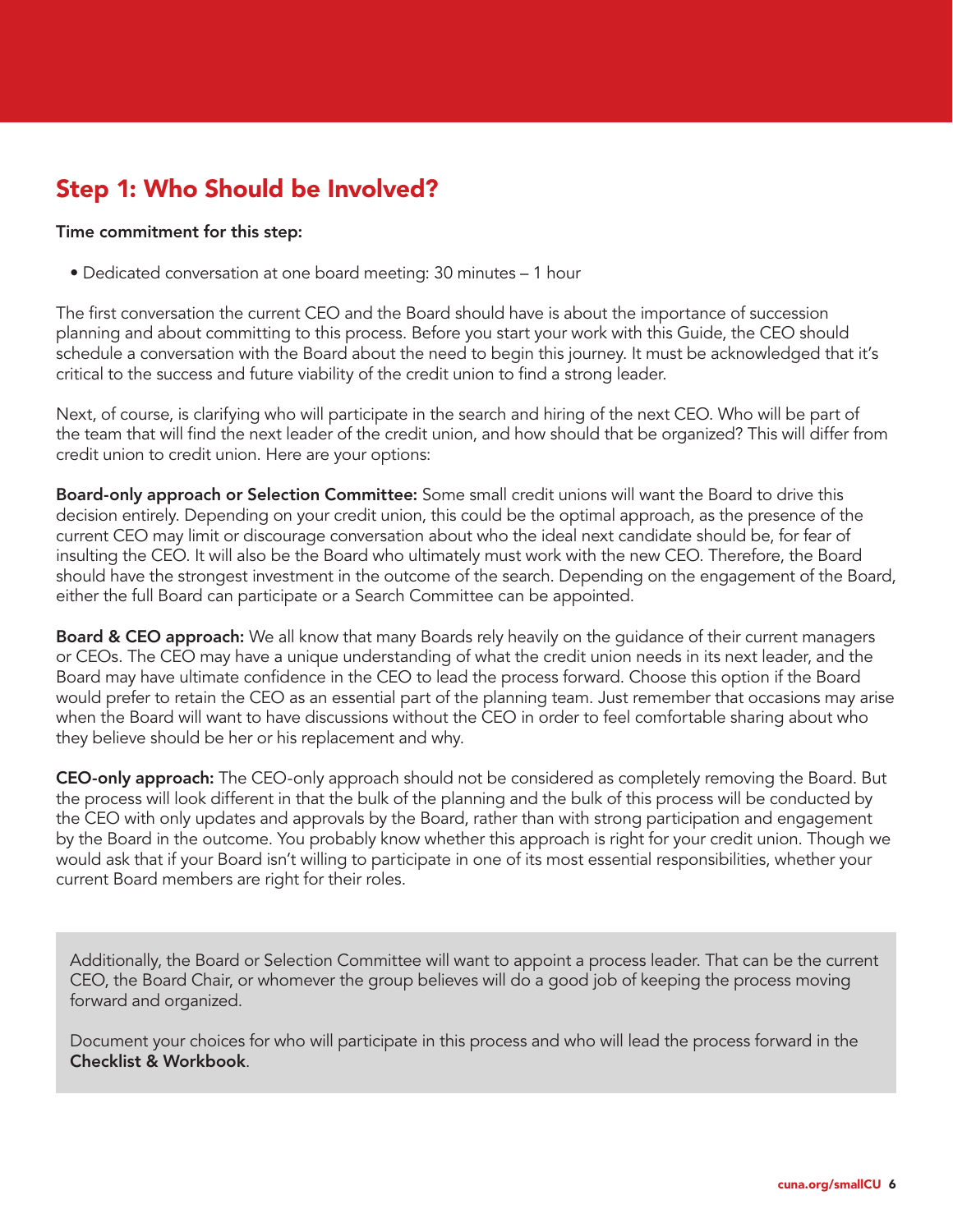# Step 2: When is the CEO retiring?

#### Time commitment for this step:

• Dedicated conversation at one board meeting: 30 minutes – 1 hour

This discussion should be coupled with the first conversation held with the Board about the importance of succession planning. For outgoing CEOs/managers, there is no advice we can give about when it's the right time to step down.

What is crucial, however, is providing a definitive answer about when precisely, even to the day, that the CEO will be retiring. It will ensure that everyone understands that there is a deadline, and that in order for the credit union to be successful beyond the current CEO's tenure, it must act.

Set a date and commit to it. The credit union and its members will be better off for it.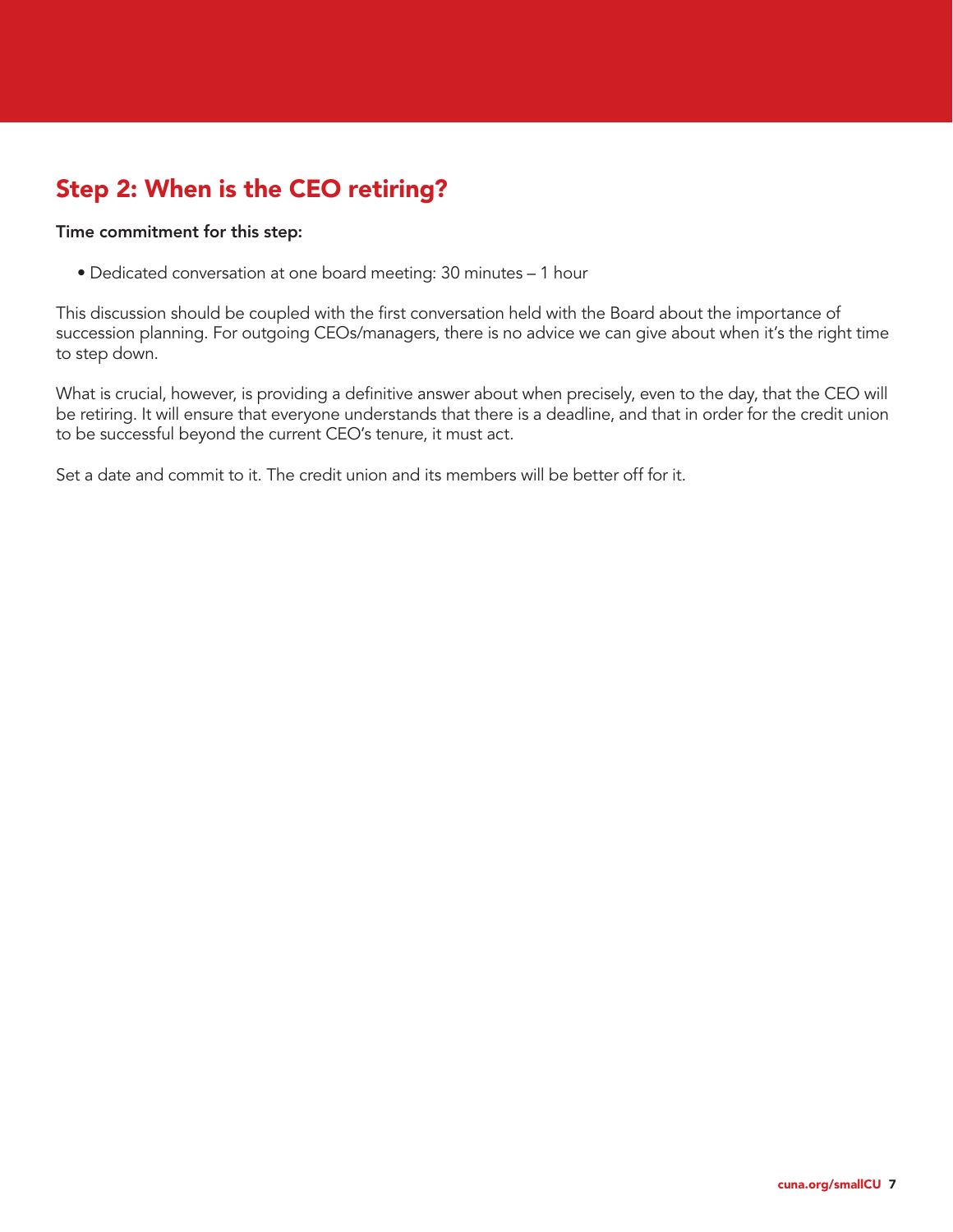# Steps 3 & 4: Credit Union Profile

#### Time commitment for this step:

- Board members: 30 minutes 1 hour at home filling out the Credit Union Profile worksheet.
- Process leader/CEO: 1-2 hours collecting responses and creating master document.
- Board members and process leader/CEO: 1-2 hours discussing, finalizing, and approving master Credit Union Profile and narrative.

(This work is "homework" that should be completed by Board members outside of the Board meeting setting. The Board or Selection Committee should not meet to review this until after the process leader has written the Master Credit Union Profile based on Board member responses.)

It's time to define who you are as a credit union right now and envision where you want to be in the future. What does a future state of success look like and what steps must be taken to get there? Understanding these details will help you identify the right candidates who can take you to the places you want to go.

The following worksheet, found in the **Checklist & Workbook**, should be completed by the Board or Search Committee prior to your dedicated Succession Planning session. Make copies and distribute to the participants in the process either via email or printed out. The process leader will take the answers he or she receives back and create a master document that best represents the beliefs of the Board. If there isn't consensus on a certain area, incorporate the different perspectives. This documented understanding of all the strengths and attributes of the credit union will help in selecting the right candidate in the steps ahead.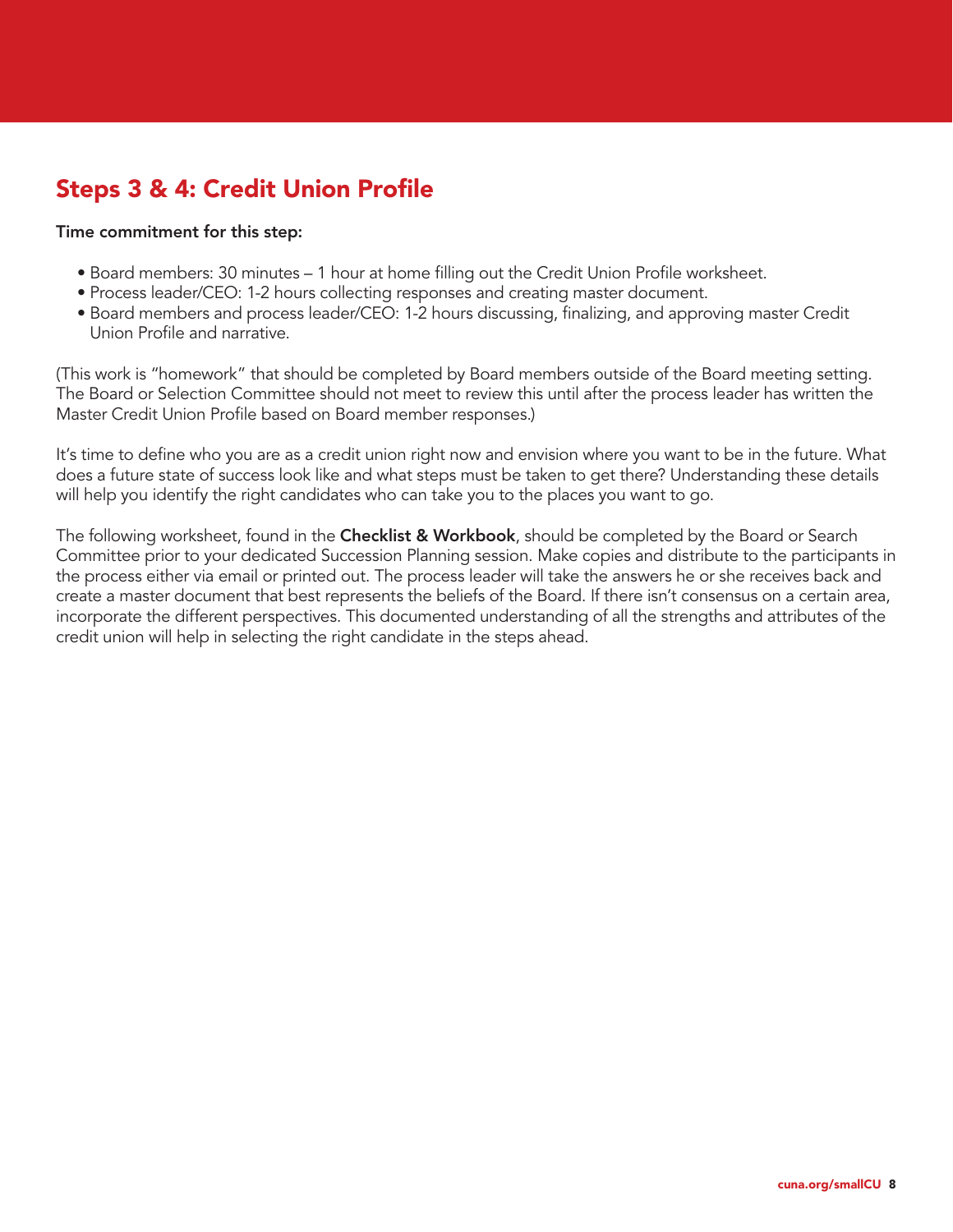# Credit Union Profile Worksheet Instructions *(Found in Checklist & Workbook)*

Read each question and examples and respond in the corresponding box in the following worksheet. To keep this process simple, please only provide one answer for each question: your strongest belief as it relates to the current state of the credit union.

Strong agreement in these areas will make the process of identifying the correct candidate much clearer.

# Question 1: What is the mission of our credit union? In specific terms, what are we trying to accomplish for our members?

Examples:

To provide our members the most affordable financial products and services possible. To help members achieve financial stability and security. To provide personal, meaningful service to our members for their financial services needs.

### Question 2: What is the most important strategy and tactic our credit union employs to ensure we fulfill that mission?

Examples:

**Strategy:** Offering a loan portfolio of products that meets the specific needs of our members. **Tactic:** Constantly examining the credit/financial needs of our members. **Strategy:** Being a financial resource/support system for our members. Tactic: Employing character-based, but quality and sound underwriting. Strategy: Being as accessible and convenient to our members as possible. Tactic: Offering a leading-edge digital/mobile banking experience.

# Question 3: What is a new strategy and tactic this credit union should deploy in order to better fulfill its mission?

Examples: **Strategy:** Build a growing loan portfolio of products. Tactic: Finding a niche market. **Strategy:** Become a stronger financial resource/support system for our members. Tactic: Offering credit builder loans or payday alternative loans. **Strategy:** Being as accessible and convenient to our members as possible. Tactic: Invest in a solid digital/mobile banking experience.

# Question 4: What aspect of the credit union's culture most contributes to the credit union's success?

Examples:

A familial, collegial atmosphere, which promotes empathy and compassion when serving members.

An ambitious Board and team, which pushes the credit union to think outside the box, innovate, and find new ways to grow.

A strong or even dominant CEO with an unmatched dedication that ensures the credit union meets its present and future goals.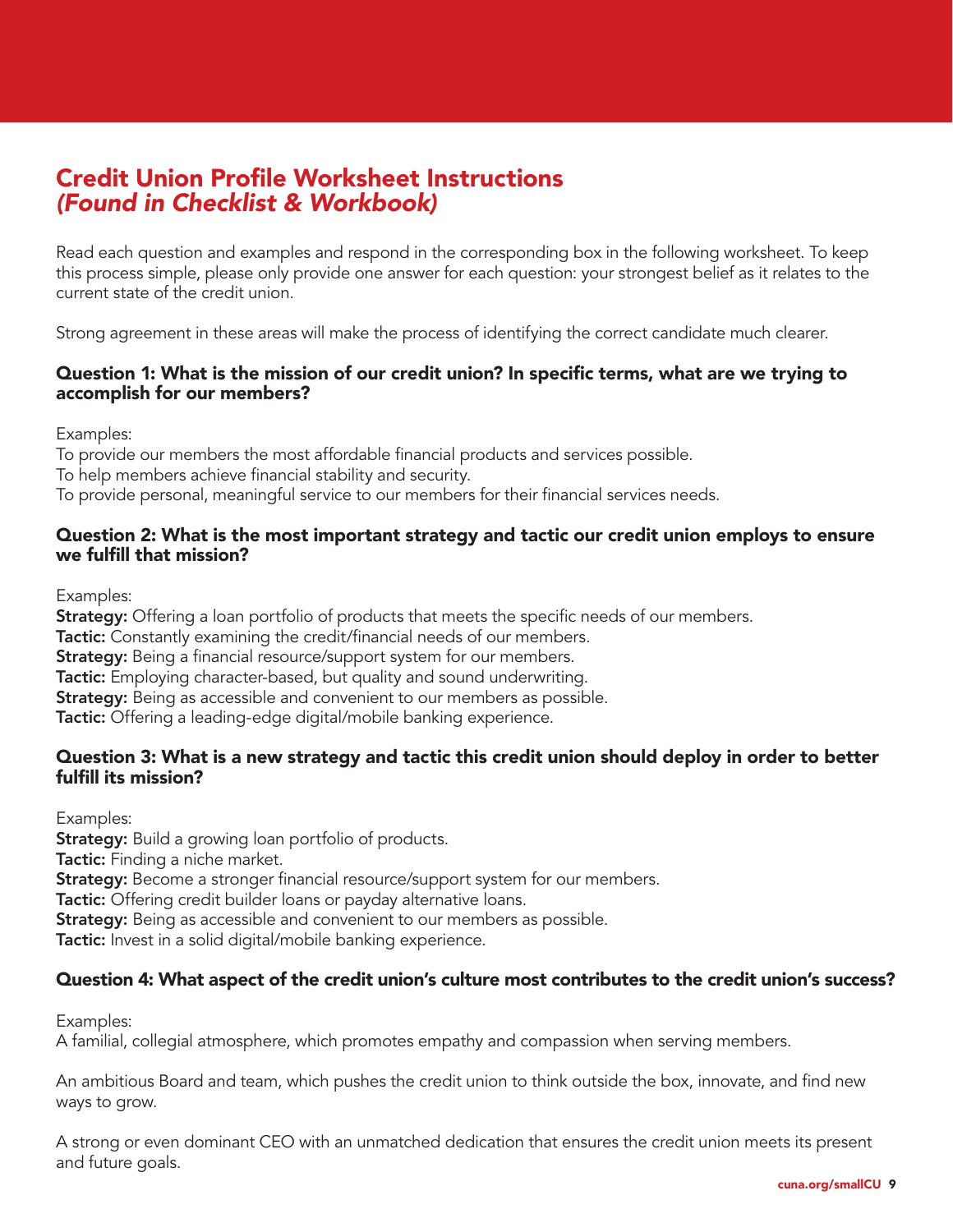### Question 5: What is the most important thing the CEO does to ensure the credit union is successful?

Examples:

Prioritizes member service and member needs over everything else, making sure members know they're special and cared for.

Is a strong leader and judge of talent, allowing her/him to put the right people in the right positions to improve the credit union.

Is a staunch defender of our financial position, ensuring members are served without compromising the health of the credit union.

Is bold and has introduced new products, programs, or ideas to broaden the credit union's business and relevance.

The first half of this worksheet allows you to develop a clear picture of where the credit union currently stands. You know your mission, you know why you're most successful, you've identified a strategy to strengthen that service, you understand what part of your organization's culture contributes most to your success, and perhaps most importantly, what aspect of your current CEO/manager's leadership has been most beneficial and impactful for the credit union. It's now time to look to the future.

The second half of this worksheet will allow the Board or Selection Committee to begin the process of identifying where it wants to see the credit union go, and what type of leader would best get them to that future of success.

#### Question 6: What does a future state of success look like for our credit union (5-10 years from now)?

Examples:

We have maintained a strong relationship with our SEG, allowing us to grow in members as the SEG has grown.

We've found a new niche that differentiates us, providing innovative loans/services that meet very specific unmet needs.

We are now a digital/mobile first – or at least mobile-equal – financial institution that allows our members to access their money easily, serving as a fantastic enticement for new members to join.

We have added new products and services that are highly tailored to our members' and potential members' needs, bolstering both our relevance and our bottom line as a financial institution.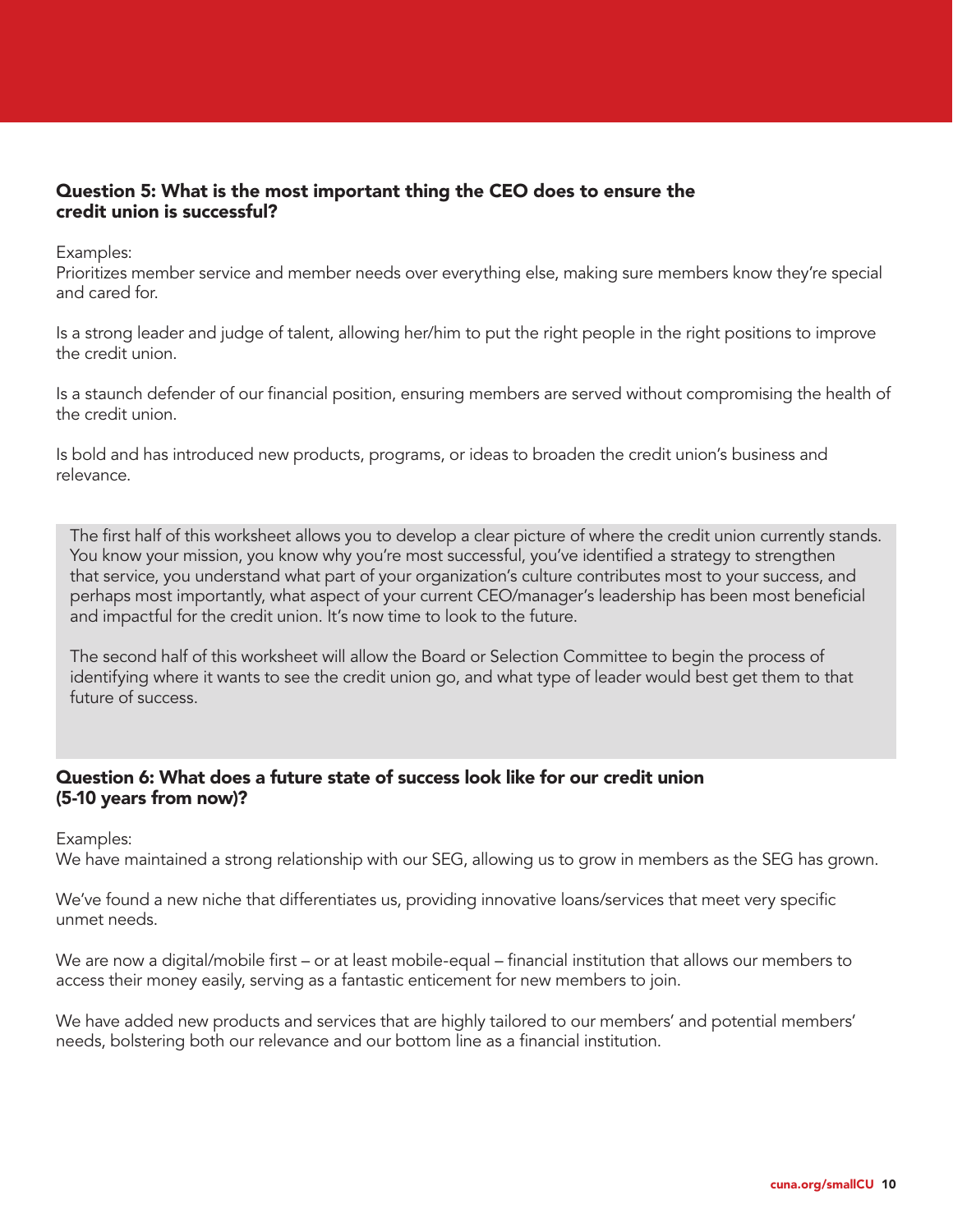# Question 7: Aside from hiring a CEO, what's the most important thing the credit union must do (in 3-5 years) to remain viable?

Examples:

Bring to market new products or services that increase our relevance to members and provide additional sources of income.

Invest in technology that aligns with the ways current and future members will prefer to conduct business with the credit union.

Expand our field of membership so that we can increase the potential new membership opportunities that are available to us.

Identify a new or secondary niche that differentiates the credit union in the marketplace.

# Question 8: Based on your response to Q7, what area within the credit union needs improvement?

Examples:

Our resources dedicated to market research or understanding our members or community better through surveys/polling.

Stronger sales or business development to maximize a transition to a change in membership.

Our dedication, commitment, and knowledge of technology options in the industry.

#### Question 9: What aspect of the credit union's culture needs to improve for the organization to be successful into the future?

Examples: Our approach to our relationship with our SEG or community.

Our employees' understanding of and belief in our mission.

Our willingness to do more, perhaps sell more, in service to the idea that if we can grow, we can serve and help more people.

Our commitment to improving the way we do things, rather than doing them the way we've always done them.

#### Question 10: If you could train your current CEO/manager in one area, what would it be?

Examples: Business development/sales Lending **Marketing** Technology/IT/cybersecurity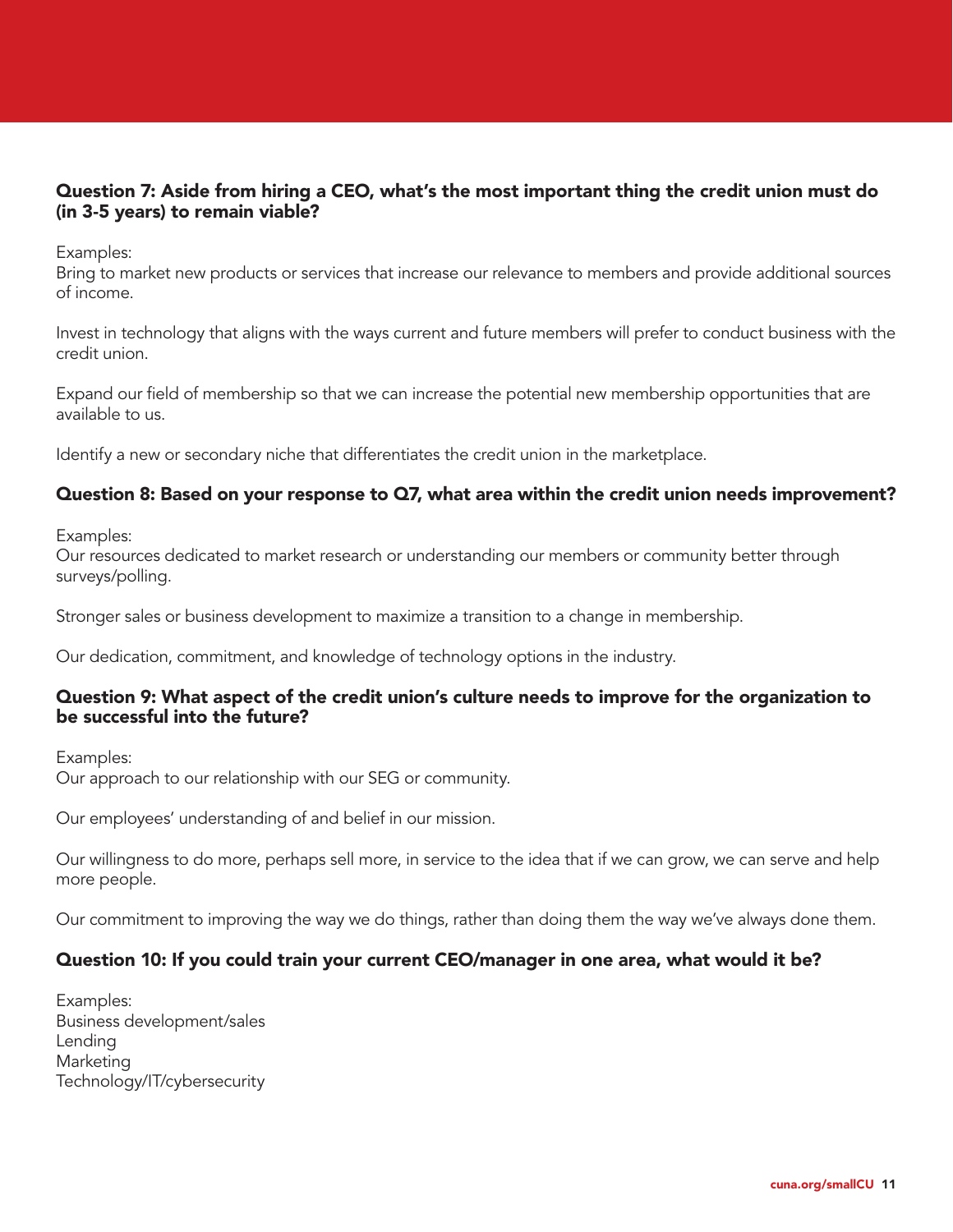# Credit Union Profile Worksheet

*Please fill in your answers to these questions from the previous pages.*

Question 1: What is the mission of our credit union?

Question 2: What is the most important strategy that our credit union employs to ensure our credit union fulfills our mission?

And what is the single most effective tactic for executing that strategy?

Question 3: What is a strategy that this credit union should add in order to better fulfill its mission?

And what is a tactic that the credit union could deploy to support that strategy?

Question 4: What aspect of the credit union's culture, between staff and the Board, most contributes to the credit union's success?

Question 5: What is the most important thing the CEO/manager currently does to ensure the credit union is successful?

Question 6: What does a future state of success look like for our credit union?

Question 7: Aside from hiring a CEO, what is the most important thing that the credit union must do in the shortterm (3-5 years) to transition or evolve to that future state of success?

Question 8: Based on your response to Question 7, what is an area within the credit union that would need to be enhanced or improved?

Question 9: What aspect of the credit union's culture needs to improve in order for the organization to be successful into the future?

Question 10: If you could train your current CEO/manager in one area to improve the credit union's chances of success, what area would you train them in?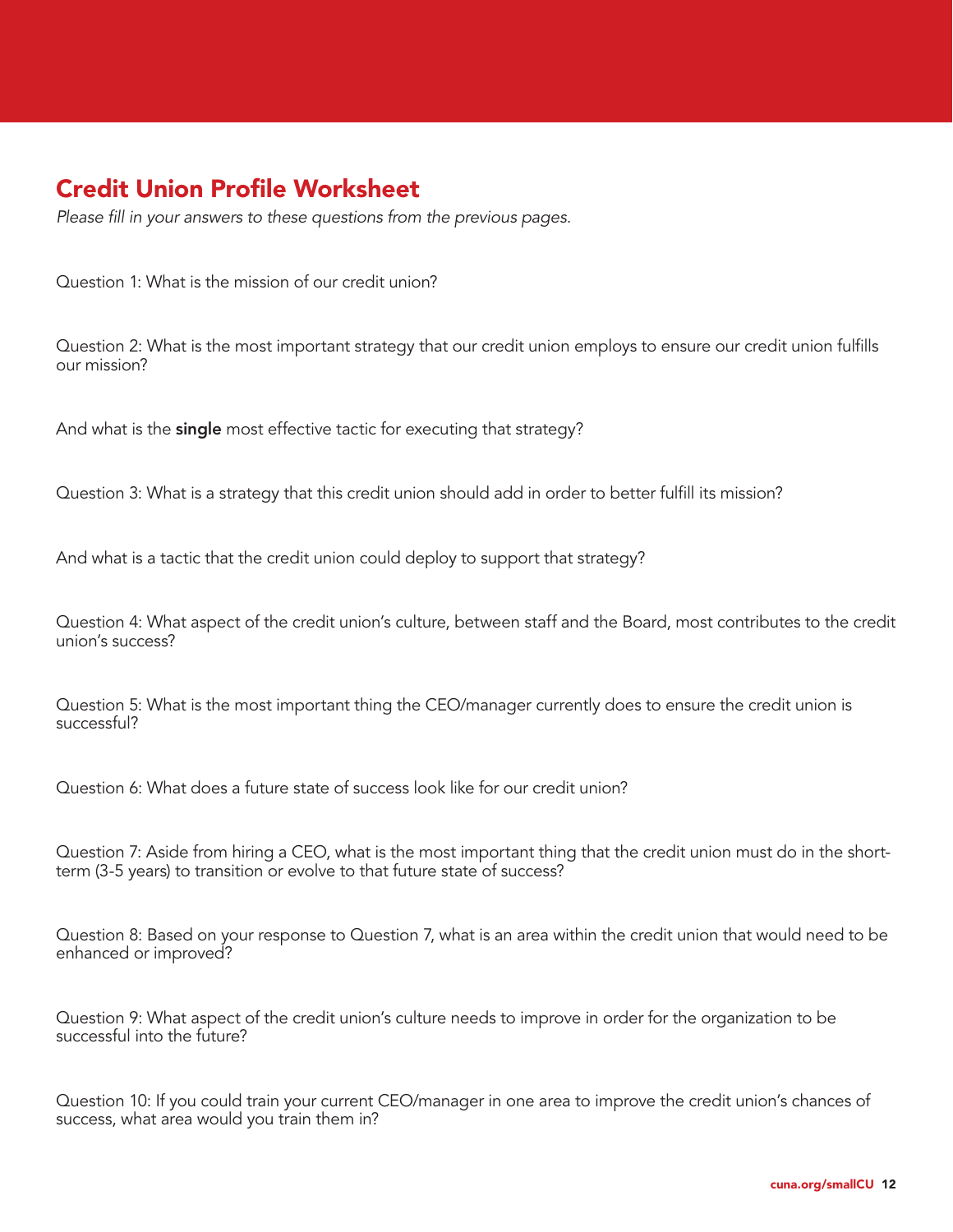As the CEO or the process lead, you must now gather all the responses from those involved in this process and refine them into a master document. If there is general consensus in each area, your job will be much easier. Simply capture a response for each question that best summarizes the will of the group. If there is clear divergence in opinion, you may have to include two responses for some of the questions. Don't worry if this is the case. The more diversity in opinion, the more open your Board will be to different paths for the credit union, and the more creative it can be in selecting the ultimate candidate for the job.

Once you've created the master document, you will then turn the responses to the 10 questions into a twoparagraph story, or what we're calling the "Credit Union Narrative," that you will present to the full Board or the Selection Committee. You will find an example of that Credit Union Narrative below. Hashing out the responses to each question will be too time-consuming and tedious for it to be productive. At the end of the day, the Board needs to understand and agree upon the overall direction forward for the credit union to have success, not necessarily the specific details on how you'll get there.

At your next dedicated meeting for this process, you will present this story of where the credit union is, and where it needs to go, and ask for the Board's approval. If you receive unanimous consent, the Narrative will serve as your blueprint for selecting the right candidate moving forward.

If there is disagreement or even strong disagreement over the Narrative, you may elect to spend time reading through the two paragraphs and asking whether there is consensus over the main points. If the Board feels that there is enough consensus around the overall strategy of the credit union to move forward, discard those specific areas where there is disagreement and remain focused on the big picture. Re-write your story with the aspects on which the Board found consensus and circulate as the blueprint for selecting the right candidate for the position.

**IMPORTANT TIP: DO NOT WORD SMITH.** By that we mean, don't parse every single word. Focus on the big picture for the credit union and where it's going on the macro level. Don't lose precious time on getting the wording exactly to everyone's liking.

Below is an example worksheet with each question answered and the resulting two-paragraph story written out. As you read the example, you can start to picture how this narrative will be instructive in narrowing your search for the next leader of your credit union.

You will find a blank Credit Union Narrative in the Checklist & Workbook, in addition to the blank Credit Union Profile Worksheet, pages 9 and 10 .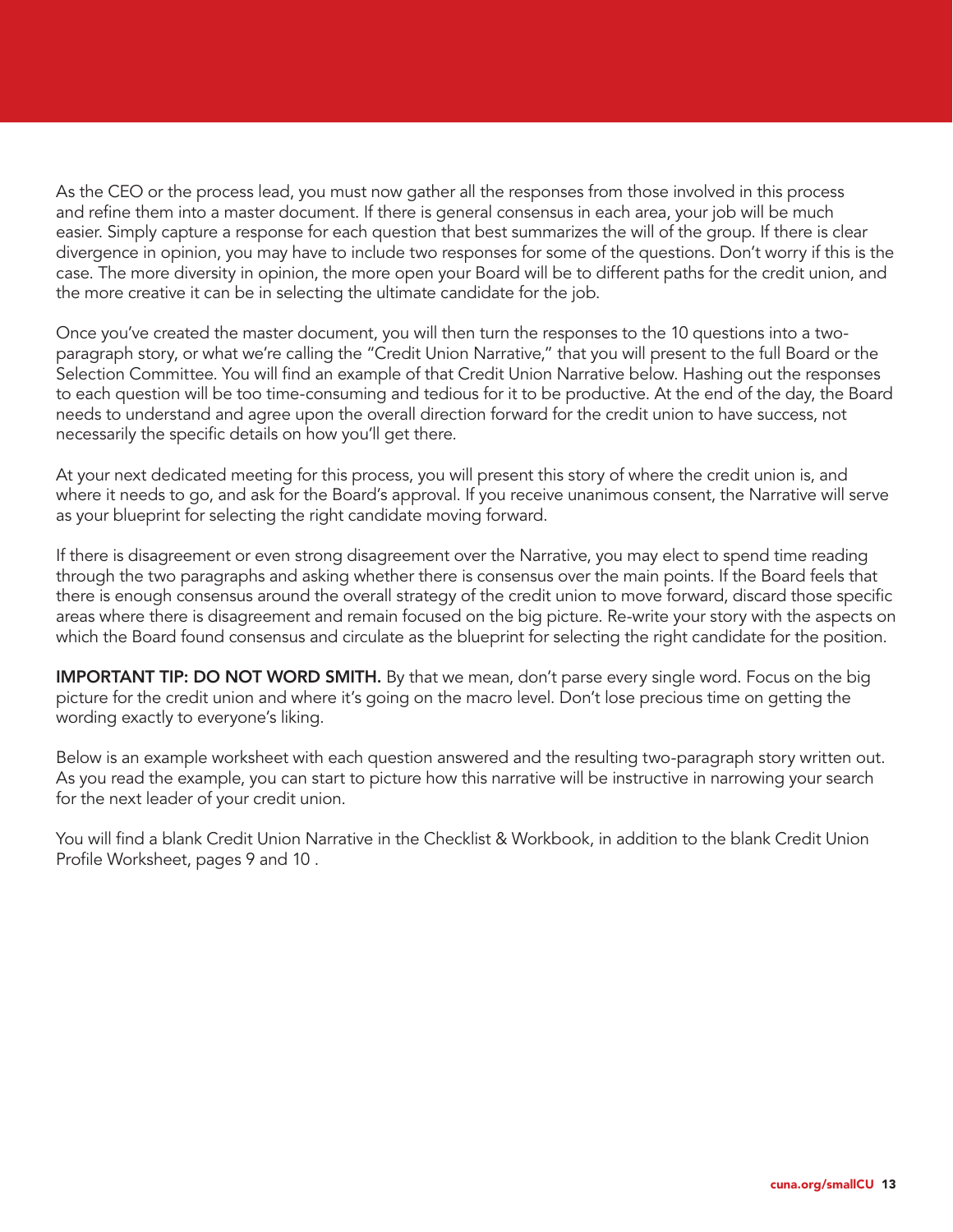# Example Credit Union Profile Worksheet and Narrative

### Question 1: What is the mission of our credit union?

To help members achieve financial stability and security.

#### Question 2: What is the most important strategy that our credit union employs to ensure our credit union fulfills our mission?

Maintaining a strong and growing loan portfolio that meets the specific needs of members.

### And what is the single most effective tactic for executing that strategy?

Constantly examining the financial needs of our members through surveys and discussions.

#### Question 3: What is a strategy that this credit union should add in order to better fulfill its mission? Become a stronger financial resource/support system for our members.

### And what is a tactic that the credit union could deploy to support that strategy?

Offer credit builder loans or payday alternative loans to our members.

#### Question 4: What aspect of the credit union's culture, between staff and the Board, most greatly contributes to the credit union's success?

An ambitious board and team, which pushes the credit union to think outside the box, innovate, and find new ways to grow and be relevant.

#### Question 5: What is the most important thing the CEO/manager currently does to ensure the credit union is successful?

Prioritizes member service and member needs over everything else, making sure members know they're special and cared for and that the credit union remains the trusted partner it has always been.

# Question 6: What does a future state of success look like for our credit union?

We have become a digital/mobile first – or at least mobile-equal – financial institution that allows our members to access their money easily, serving as a fantastic enticement for new members to join.

# Question 7: Aside from hiring a CEO, what is the most important thing that the credit union must do in the short-term (3-5 years) to transition or evolve to that future state of success?

Invest in technology that will align with the ways our current and future members will prefer to conduct business with their financial services provider.

### Question 8: Based on your response to Question 7, what is an area within the credit union that would need to be enhanced or improved?

Our dedication, commitment, and knowledge of technology options in the industry.

### Question 9: What aspect of the credit union's culture needs to improve in order for the organization to be successful into the future?

Our commitment to improving the way we do things, rather than doing them the way we've always done them.

# Question 10: If you could train your current CEO/manager in one area to improve the credit union's chances of success, what area would you train them in?

Technology/IT/cybersecurity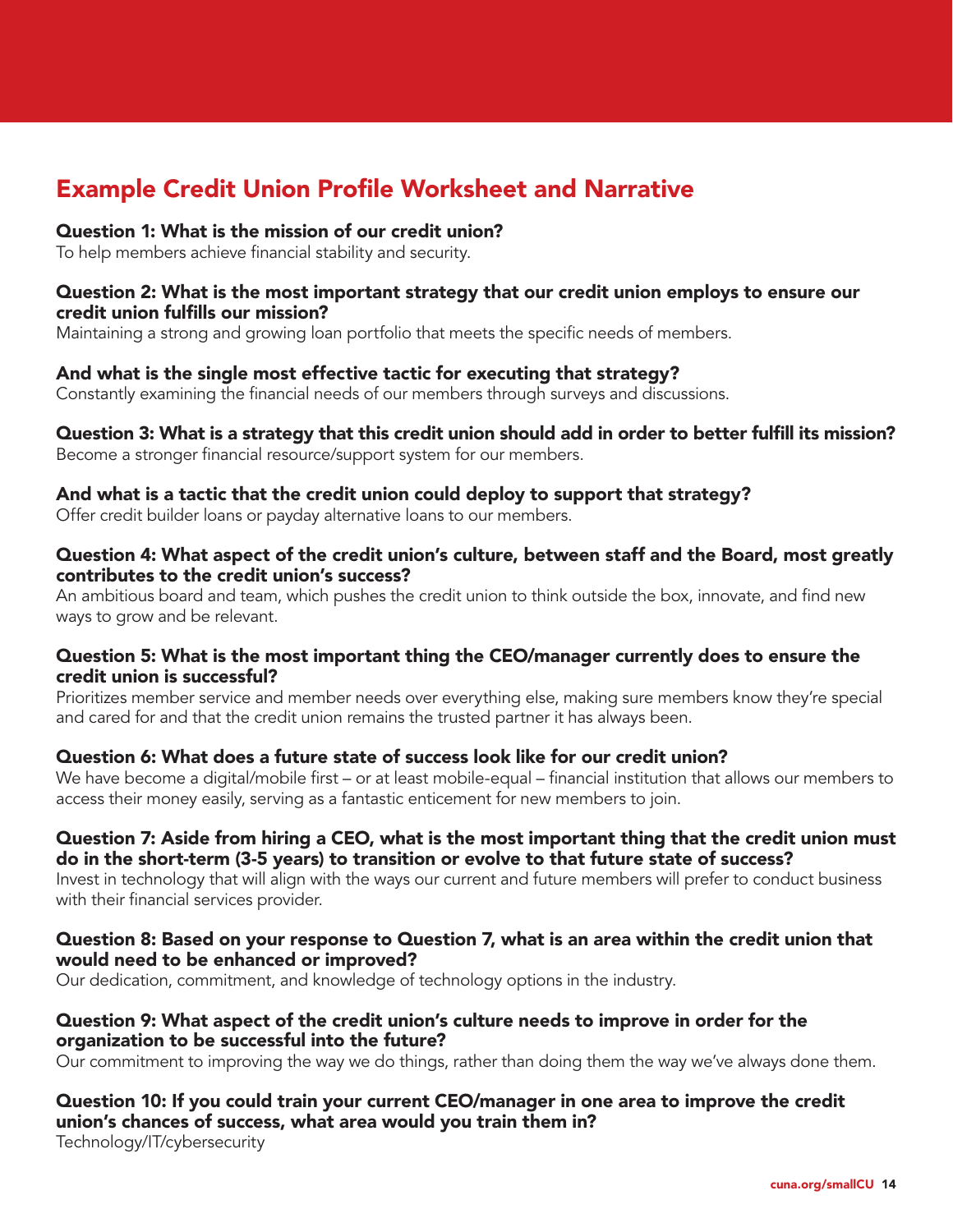# Example Credit Union Narrative

You will find a blank outline for your credit union's narrative in the Checklist & Workbook.

# Why We're Successful Now:

Our mission is to (1) help members be financially stable and secure. We achieve this by (2) maintaining a strong and growing loan portfolio that meets the specific needs of our members. Still, we believe we can grow and be more successful by (3) becoming an even stronger financial resource/support system through offering products like credit builder or payday alternative loans. New strategies and tactics like these are driven by (4) an ambitious Board and team, who push the credit union to think outside the box, innovate, and find new ways to grow and be relevant. Our organization is led by our current president/CEO, whose strength lies in (5) prioritizing member service and member needs, making sure members know they're special and cared for and that the credit union remains the trusted partner it has always been.

# Why We'll be Successful in the Future:

We are now striving to be (6) a digital/mobile first – or at least mobile-equal – financial institution, which will allow our members to access their money easily and will serve as a fantastic enticement for new members to join. To achieve that goal, we plan to (7) invest in technology that aligns with the ways our current and new members will prefer to conduct business with their financial services provider in the future. From an expertise standpoint, success will depend on (8) our dedication, commitment, and knowledge of technology options in the industry. From a culture standpoint, success will depend on (9) a commitment to improving the way we do things, rather than doing them the way we've always done them. Therefore, it is critical that the next leader of our credit union is proficient in the areas where we're already strong now, (2 & 5) in lending and prioritizing member needs, and where we'll need to be strong in the future (10) technology, IT, and cybersecurity.

The story, taken directly from the worksheet, makes it abundantly clear why the credit union has been successful in the past, as well as where the Board believes the credit union must go to be relevant in the future. This is important because you now see what elements you want to retain in the next leader – in the above example, a strong lender, mindful of and tirelessly working to meet member needs – as well as the additional expertise/skills the leader should have to bring the credit union's vision to fruition – in the example, an emphasis on new technology. You can now match this story to applying candidates' resumes.

Remember, the above is not YOUR credit union's story. It's an example of how the answers to the questions in the worksheets allow you to create a narrative that will reveal the type of leader who would be the best fit.

When the full Board or Selection Committee has agreed on its story, present a clean version to each member. This will be your guide as you build the Ideal Candidate Profile in the next section.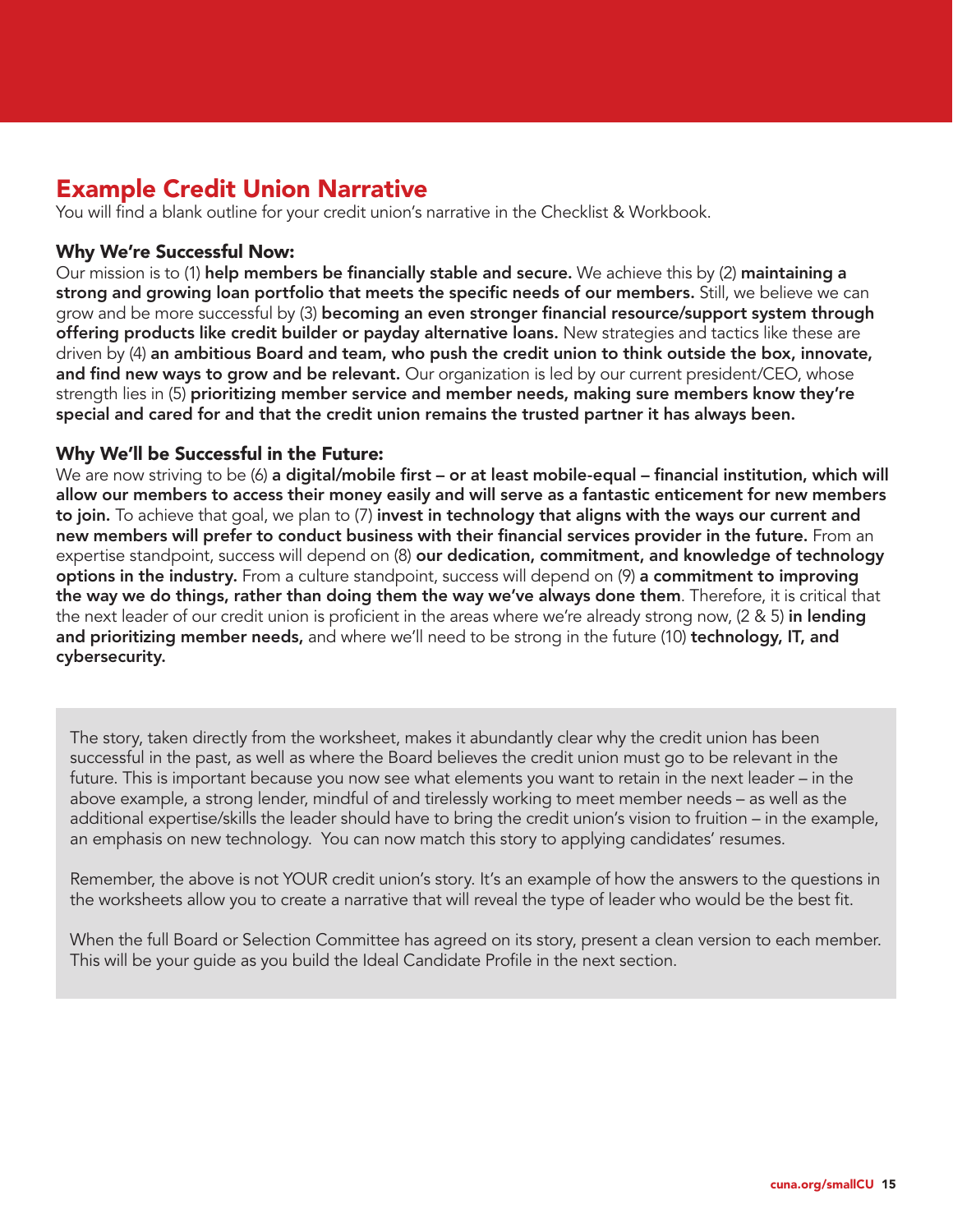# Step 5: The Ideal Candidate Profile

#### Time commitment for this step:

- Board members: 30 minutes 1 hour at Board meeting filling out Ideal Candidate Profile Worksheet.
- Process leader/CEO: 20-30 minutes collecting responses and creating master document.
- Board members and process leader: 1-2 hours discussing, finalizing, and approving master Profile.

Important note: This can be where the first Succession Planning session begins. A lot of the work before this can be completed prior to the first meeting if possible.

Now that you have a strong understanding of where your credit union currently stands and where it needs to go to be successful, the Board or Selection Committee is now ready to develop a profile for the eventual candidate. The Ideal Candidate's expertise and experience should clearly align with that of the goals of the credit union. Your objective as a Board will be to identify the Ideal Candidate Profile, so that when you begin accepting applications for the position you can more easily identify the person who is the best fit.

The three areas the Board or Selection Committee must agree upon in terms of the characteristics it would like to see in its next CEO/manager are:

- Experience
- Expertise/strengths, and
- Leadership type.

While it's important to identify your preference in each area, we believe some are more important than others. For example, you might prefer someone with previous experience as a CEO, but it's likely more beneficial to hire someone with an expertise in lending if your goal is to grow your loan portfolio.

Given this potential disconnect, we strongly recommend prioritizing the elements of the candidate's profile in this way:

- 1. Expertise/strengths
- 2. Experience
- 3. Leadership type

Ensuring that you identify the candidate who has the most expertise or strength in the business area that is most critical to the success of the credit union is key.

Imagine, as an example, that you have identified 6 candidates, each of whom have expertise in the area you have identified as being most important to the credit union, let's say lending. From there, you can narrow those candidates by experience and leadership type, allowing you to select the best candidate among those who fit the area you have identified as most important, lending.

If, however, you prioritize by experience, you might find someone who's previously been a CEO, but who doesn't have lending experience. This doesn't align with the strategy you've set for the credit union. That's why it's so important to create the story we've put together, and to find someone with the right skills and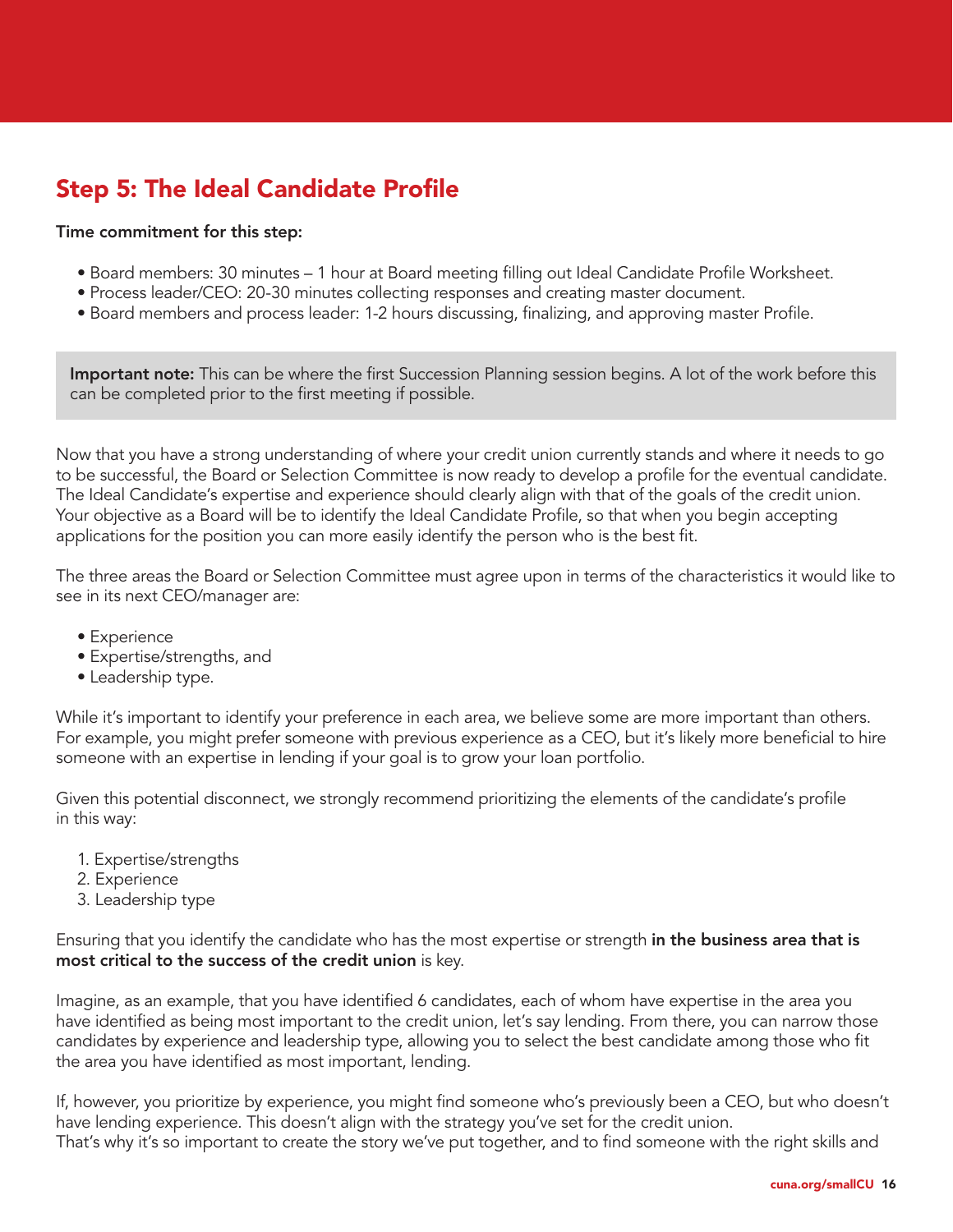expertise to guide the credit union where the Board has said it needs to go.

Now, let's start building the Ideal Candidate Profile to match the vision you have for your credit union.

Small credit unions across the country have thrived with leaders who have come from a wide array of backgrounds and educations. Below you'll find the various "specialties" from which these successful CEOs have arrived at their positions, with short commentary on the potential value that each specialty brings to the role. You will find a blank worksheet in the Checklist & Workbook where you can rank these specialties so that you have an easy-to-use guide once you start accepting applications.

- Accounting The financial soundness and health of a credit union is key to stability and sustainability. While candidates with strong accounting backgrounds are occasionally risk averse and conservative, they will ensure that any bold strategies to grow the credit union are executed without compromising the financial health of the organization.
- Finance As the financial services landscape continues to grow more dynamic, and as pressure increases to invest in new revenue streams, services, or product offerings, finance professionals may be uniquely equipped to develop a strategy that harnesses these different instruments to the credit union's advantage.
- Lending While the specialty is self-explanatory, it's important to remember that, at the end of the day, lending is the lifeblood of the credit union. And for those credit unions who know that their lending game needs to be sharpened to grow, and/or who perhaps have untapped loan potential, an accomplished lender might be the right direction to take.
- Marketing There are examples across the country of small credit unions who are currently being run by former marketing professionals. Oftentimes, credit unions are unable to hire full or even part-time marketers, but this is an essential component of growth and relevancy. People need to know the credit union exists – and be compelled to join – if the credit union is going to grow in membership. If a candidate with marketing expertise has demonstrated they know or can learn the financials, they might be a dynamic option as the next leader of the credit union.
- IT/cybersecurity Don't overlook this option if it presents itself. The state of financial services is changing. From regulators requiring more cybersecurity systems and protection, to the need for data processors that offer more innovative services, to social media, technology proficiency is becoming table stakes to stay competitive. Increasingly, small credit unions are turning to technology professionals in the same way that others are turning to marketing professionals for their CEO. At a small credit union, the CEO is asked to wear many hats. If one of those hats can be technology leader, it can be a surefire edge.
- Other It's hard to teach competency and passion. And it's likely that no candidate will fit the Ideal Candidate Profile you are creating perfectly. Be open to all possibilities, as long as you're certain they can do the job.

With these different types of expertise in mind, the Board or Selection Committee can now start building the Ideal Candidate Profile.

Each Board member should now have a copy of the credit union's two-paragraph Narrative as a reminder of what has been agreed upon in terms of the future direction of the organization.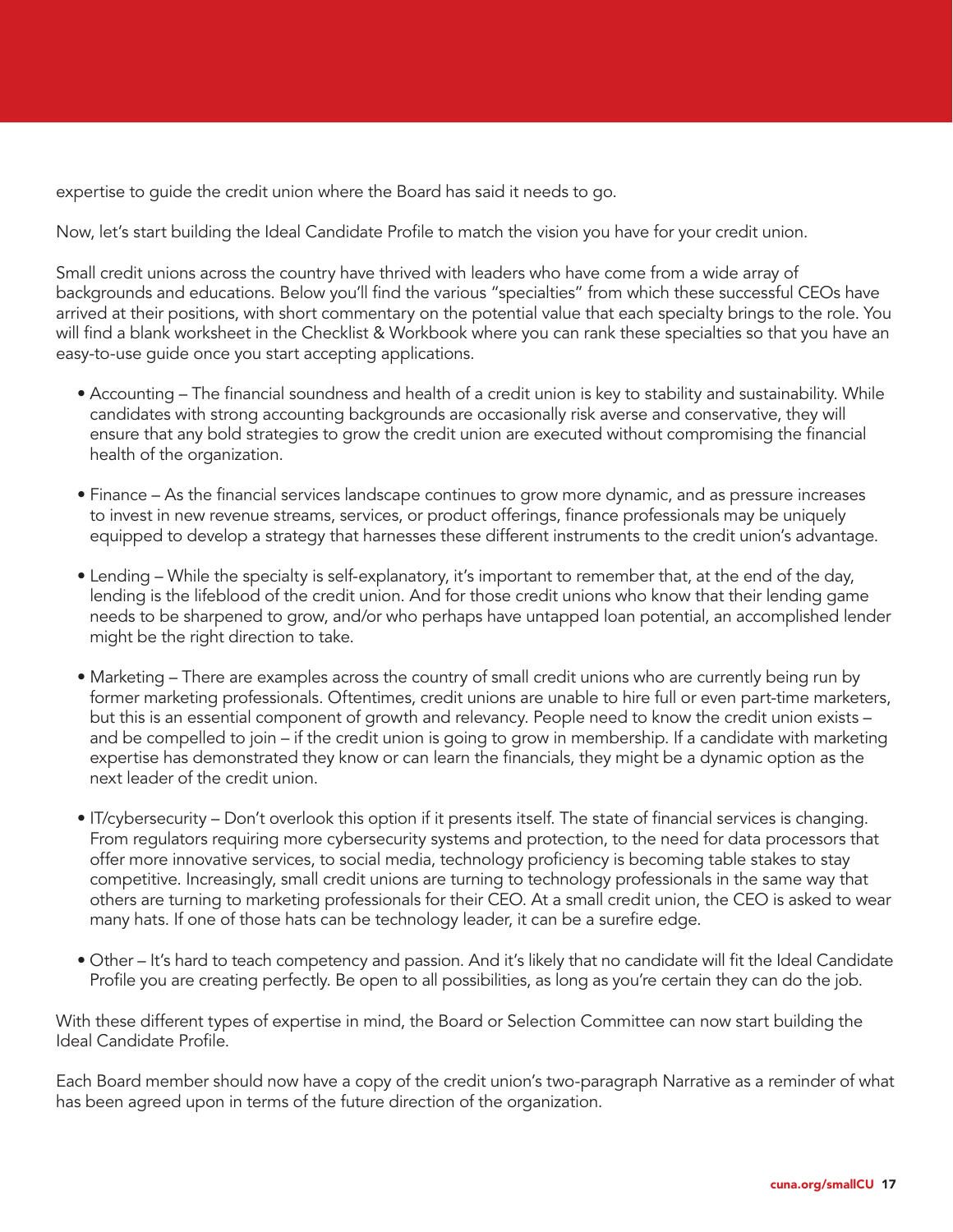Based on that guidance, have each Board or Selection Committee member fill out the first section of the Ideal Candidate Profile Worksheet in the Checklist & Workbook on page 11. (You will need to make copies).

### Expertise

To fill out the worksheet, first rank the type of expertise that you would most like the next CEO of the credit union to have from 1-5 (1 being most desirable). To add more depth to the ranking, ask each Board member to include a short justification for their first choice. It should clearly relate back to the credit union's story.

#### Example Ranking:

1. Lending – If we're going to continue to serve our members and grow simultaneously, we need someone with serious expertise in making loans efficiently, effectively, and soundly.

- 2. Finance
- 3. Marketing
- 4. IT/technology
- 5. Accounting
- 6. Other

# **Experience**

In this section, you'll find the common experience levels that you will encounter among applying candidates. Each amount and type of experience comes with both strengths and weaknesses. Please read through each experience type and description of pros and cons, and then again fill out the worksheet by ranking your top five preferences.

- Longtime credit union CEO of a small credit union Small credit unions are unique in that the CEO must know how to do just about anything and everything to run the shop. From small compliance issues to staffing challenges to lending, the small credit union CEO must be a Jill or Jack of all trades, and someone with extensive experience in that role will understand that unique challenge.
- A few years or less as the CEO of a small credit union While this candidate may not have learned all the tricks and nuances of life as the leader of a small credit union, they've certainly had a taste. The benefits of someone with at least some experience as the CEO is that they at least grasp the unique challenges, and clearly they're not afraid of taking them on again.
- Longtime key staffer/management at a small credit union Don't necessarily consider this as a step down from someone who's served as CEO before. An individual who has long served in a leadership role at a small credit union likely has both a great understanding of the demands of leading such an organization, and also untapped ideas that they're now finally able to unleash.
- A few years or less, management at a small credit union This candidate may be a young professional. The truth is, there is a growing number of young professionals who are successfully leading small credit unions nationwide. They might need mentorship, but the benefits they bring can be powerful: Limitless energy, enthusiasm, ideas, and unconstrained by "the way it's been always done" or bad habits. And hey, they might be willing to work for less to earn the opportunity to be the CEO, as a springboard for their careers.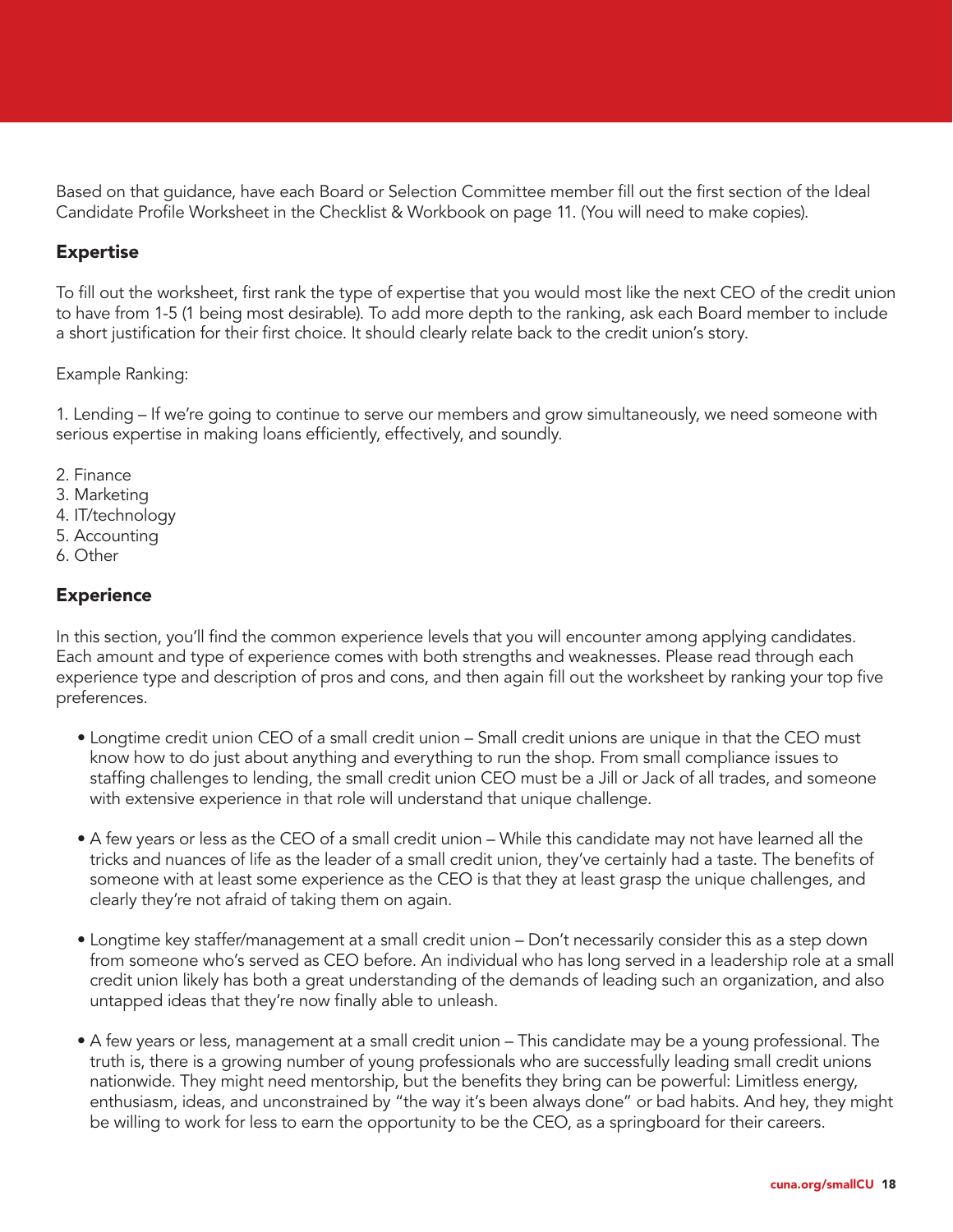- Longtime executive/management, large credit union Let's admit it, large credit unions have more resources and time to stay abreast of current trends in the industry. While this candidate might not have the ideal dayto-day operational experience needed to run a small credit union at the outset, they might bring with them game-changing ideas for the organization. Not to mention, if they've been stuck in dead-end departments at their previous credit union, the opportunity and desire to be in charge and lead an organization might be a huge selling point to work at your credit union.
- A few years or less, management, large credit union Similar to a previous description, this again could be a young professional. All the same benefits apply, with the added bonus that at a larger credit union they have at least some experience leading a larger team. The draw for young professionals to become CEO, to be in charge, and to be wholly responsible for making an impact on a membership group or community can be a powerful carrot in attracting top talent like this.
- Longtime CEO of a small/community bank Similar to the longtime CEO of a small credit union, this person will perhaps have more day-to-day operational experience than the typical financial services professional, an important level of experience for the CEO of a small credit union. We've heard that the culture change can be a difficult transition for some former bankers. But for those who see the light, it can be eye-opening in a way that is positive and powerful for the credit union.
- Outside financial services There are small credit unions nationwide who have successfully gone this route. Former technology professionals, lawyers, even teachers have all made the transition. There will certainly be some technical/expertise requirements that could be too big of an obstacle for these types of candidates, but those who are hungry to learn, who are passionate about the credit union, and who have good people skills can make for excellent leaders of small credit unions.

Based on what you know about the credit union, and simply, what your preferences are based on the descriptions, fill out the corresponding worksheet in the Checklist & Workbook by ranking the top five experience types you'd like to see in the next CEO of your credit union.

# Leadership type

There are many different types of leaders and leadership types that are important to consider as you search for the next CEO of your credit union. A candidate might have all the right experience and expertise, but see his or her success limited because their leadership style doesn't fit with the existing culture.

Certainly, a leadership style unfamiliar to the credit union shouldn't be discounted entirely, especially if the individual possesses all the other attributes you believe will bring the credit union the most success. But being the right candidate with the right skills doesn't guarantee success. Being able to communicate, get along with and inspire the Board and staff to execute the mission and vision of the credit union is critical.

Below you will find a list of various leadership types, according to the Wisconsin Credit Union League. Read through each item and, based on your knowledge and perspective of the Board and staff of the credit union, rank the top 5 in the worksheet in the Workbook.

Business developer – Focuses on and understands the importance of business development – or drumming up new business – for the future success of the credit union.

Collaborator – Skilled in bringing together internal or external people to solve problems for the credit union. Also proactively identifies alternative resources and is open-minded to alternative paths to success.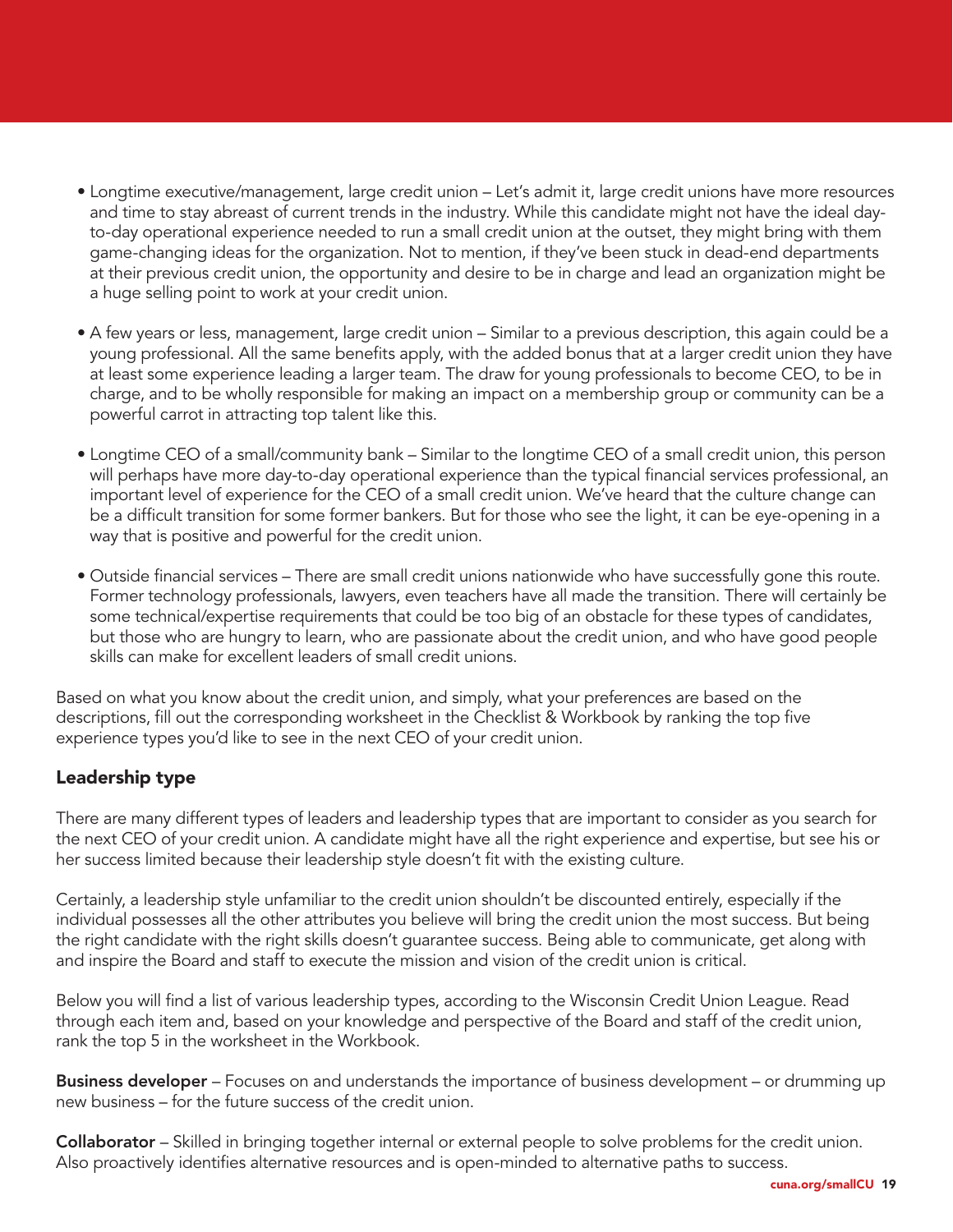**Strategist** – A broad thinker who recognizes how future needs may impact the organization, and has the ability to chart a course that positions the credit union to capitalize on future opportunities.

Results-focused – Demonstrates a track record for getting things done, is action-oriented, and is able to translate organizational goals into specific actions to move the credit union forward.

Agile – Adaptable to changing operating conditions, and also opportunistic, able to seize on new possibilities when they present themselves.

Team builder – Shapes a positive and vibrant organizational culture, emphasizes the development of staff and board members, is able to attract additional talent to the credit union.

The Ideal Candidate Profile Worksheet can be found in the Checklist & Workbook. Print and distribute the blank worksheets and have each member complete and return them. The Board Chair or the process leader will then tabulate the results by filling out a master Ideal Candidate Profile Worksheet, example below. Use the same blank worksheet in the Workbook to fill out the Master.

If there are any unanimous or near-unanimous results, make that clear on the master worksheet. If there are ties or close seconds or even thirds, list all the options in the correct order. It is unlikely that you will find an individual that perfectly meets every component of this profile. Therefore, knowing second and third options for preferences of what the next leader of the credit union should look like will be valuable.

This completed master Ideal Candidate Profile along with the two-page Credit Union Narrative will be the blueprint for the Board in finding the right candidate for the position. It will help you write interview questions that ensure you select someone that truly exemplifies the type of person the credit union is looking for and ultimately make the right decision on the next CEO.

Congratulations! You now know who you're looking for. Now it's time to find them.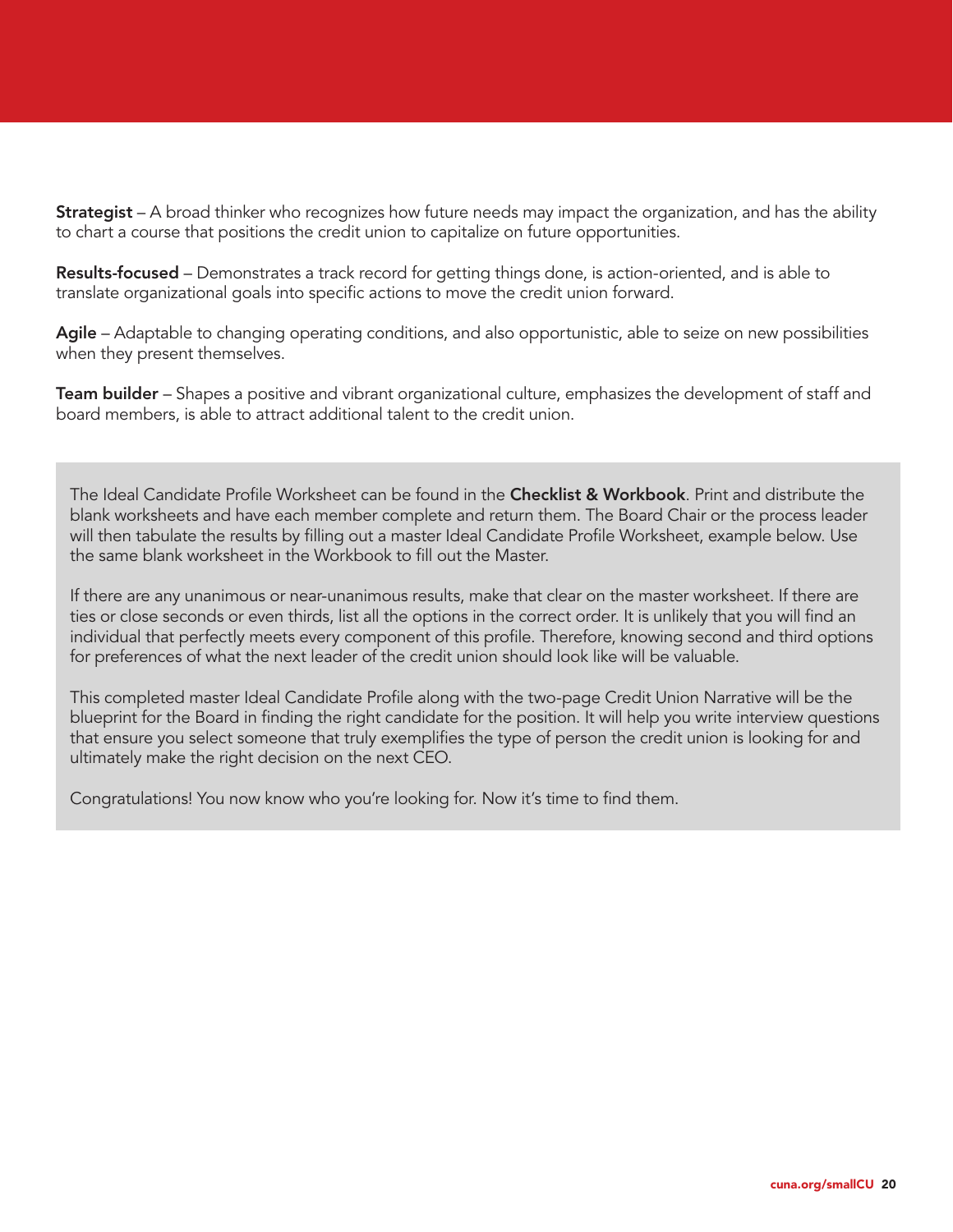# Example Master Ideal Candidate Profile Worksheet

Read through each section in the Guide to learn about the different types of expertise, experience, and leadership styles that candidates may possess when applying for the CEO position of your credit union.

Rank your preferences with 1 being your top choice for what you'd like to see in the next leader of the credit union. Then submit to the person in charge of the Succession Planning process.

If filling out the Master Worksheet, tabulate results and use parentheses to note how many votes each option received.

| <b>Candidate Characteristic</b> | <b>Ranking Preference</b>                                                                                                                                                                                                                                       |
|---------------------------------|-----------------------------------------------------------------------------------------------------------------------------------------------------------------------------------------------------------------------------------------------------------------|
| Expertise/Specialization        | 1. Lending (3) If we're going to continue to serve our<br>members and grow simultaneously, we need someone<br>with serious expertise in making loans efficiently,<br>effectively, and soundly.<br>2. Finance (2)<br>3. Accounting (1)<br>4. Marketing (1)<br>5. |
| <b>Experience Type</b>          | 1. Some experience as small CU CEO (2)<br>2. Former large CU upper management (2)<br>3. Longtime small CU CEO (1)<br>4. No experience in CUs (1)<br>5.                                                                                                          |
| Leadership Type                 | 1. Business developer (4)<br>2. Collaborator (1)<br>3. Strategist (1)<br>4.<br>5.                                                                                                                                                                               |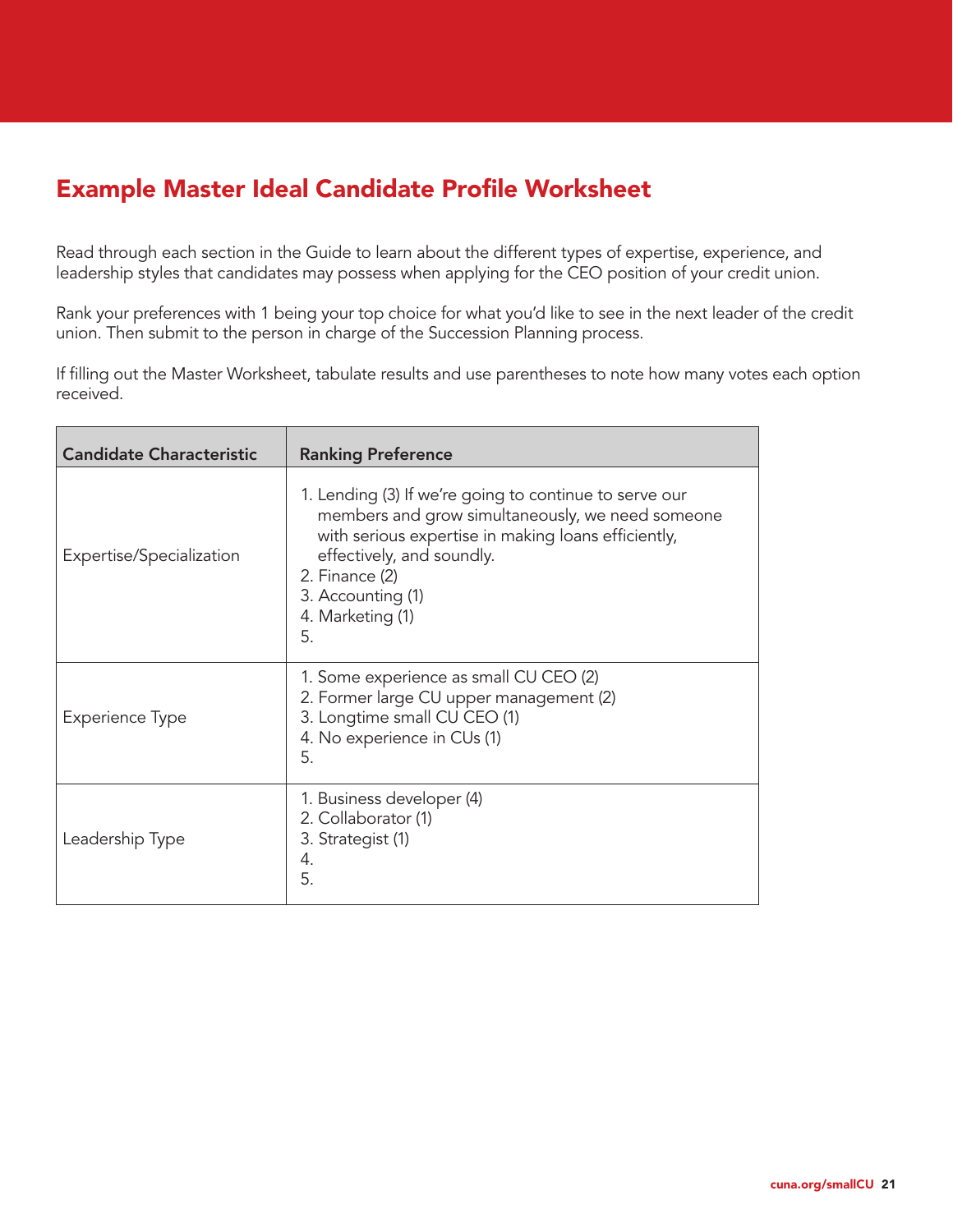# Step 6: Compensation Strategy

#### Time commitment for this step:

- CEO/process leader: 1-2 hours researching and putting together salary range possibilities.
- Board/Selection Committee: 30 minutes 1 hour finalizing preferences.

For the purposes of this example, we're going to assume that the CEO is ready to retire within the next six to 12 months and you're ready to begin the process of searching for the next leader of your credit union.

Before you begin posting the job across the various channels that we will discuss later in this section, the Board should take time to develop a compensation strategy for the position. Having a clear understanding of today's market for the position you are trying to fill, particularly based on your location, is crucial. It will ensure you aren't missing out on a great potential candidate for the job, while also giving you the utmost confidence when entering negotiations with the candidate you ultimately select.

For some credit unions, this may be the first time in a while – or ever – that the Board has taken a hard look at CEO/manager compensation. The process certainly could lead to uncomfortable conversations between the Board and the current CEO or manager. But being as informed as possible must outweigh these concerns. If you as a leader of your credit union want to see this organization thrive into the future, you must hire the best candidate possible. And you can only hire that person by offering competitive compensation. Be open, honest, and understanding when having these conversations. And remember that everyone has the best interests of the future of the credit union in mind.

Fill out the corresponding worksheet in the Checklist & Workbook to ensure your credit union will offer the strongest compensation package possible.

Once the Board or Selection Committee has signed off on the numbers, save this worksheet for your records once the search begins. This will help you narrow down candidates based on the salary range they share with you. Asking for a salary range will be a part of the application they submit when applying for the position.

As a final note, if your board feels strongly that you don't have to – or can't – make a significant change in compensation, the positive is that you at least have clarity about the issue when entering the process. For those that feel as though they should increase compensation closer to market rate – or even above – the credit union could make the decision to start allocating additional budget to CEO compensation now, prior to the arrival of the new CEO, depending on the time you have until you expect the next CEO to take over.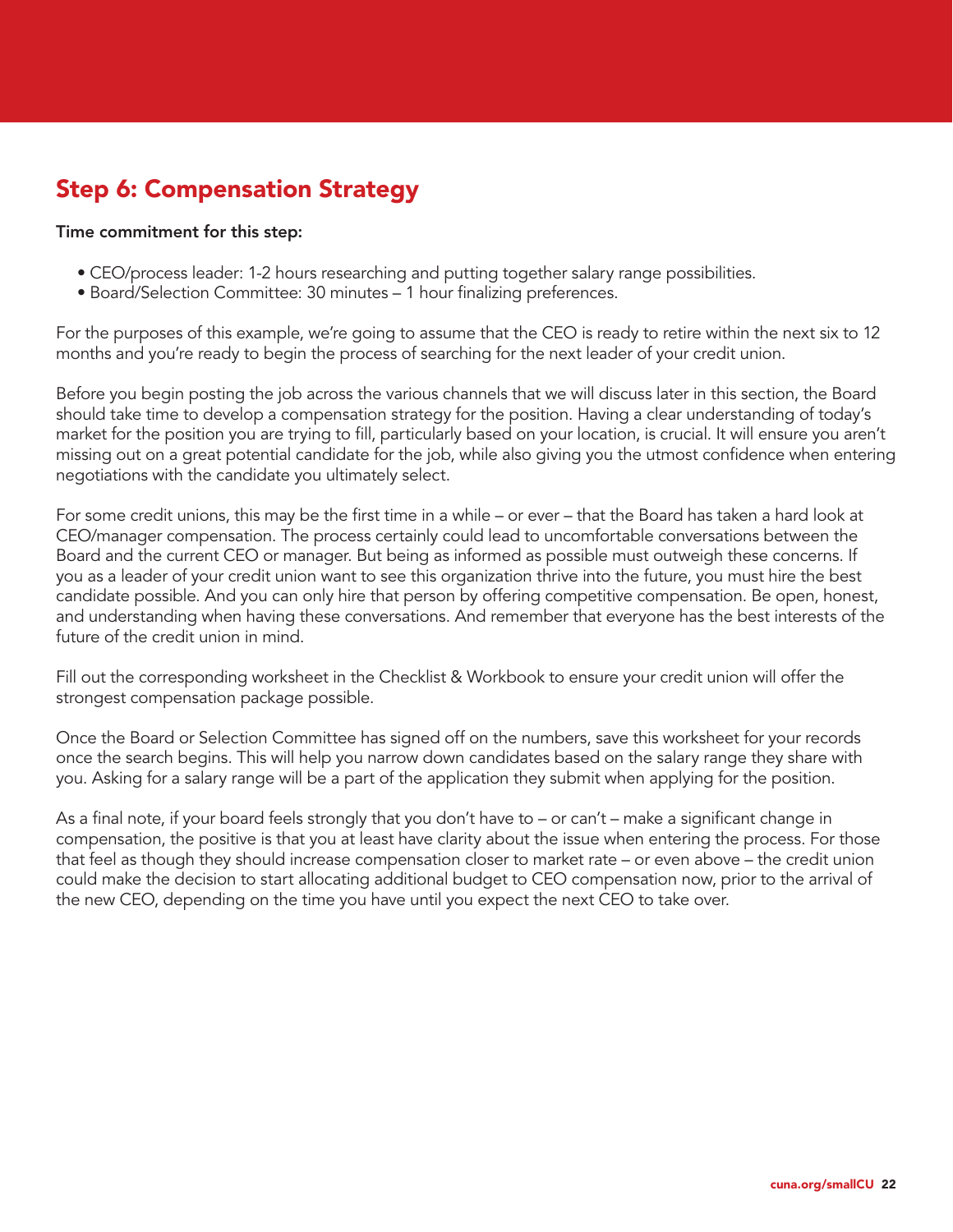# Step 7: The Candidate Search

#### Time commitment for this step:

- CEO/process leader: 1-2 hours drafting the job description.
- CEO/process leader: 1-2 hours posting job description and cleaning up online reputation.
- CEO/process leader: 1 hour preparing applications for Board review.
- Board/Selection Committee: 30 minutes 1 hour finalizing job description.
- Board/Selection Committee: 2-3 hours reviewing applications and picking favorites.

# Writing Your Job Description

We've developed a sample job description that we believe will work for many small credit unions in a variety of circumstances. According to best practices shared by leading talent recruiters, painting a picture of what the candidate's life will be like – in fact, how their life will be better – when working for the credit union will be very important when "selling" the idea of the job. This is especially true if you don't have the ability to pay for top talent. Below you will find this tool's Job Description Template, which is based on the example Credit Union Narrative that appears earlier in this resource.

In the Template, the language highlighted in yellow is the language we have developed based on dozens of conversations with new CEOs of small credit unions and recruiters. It's language we believe will most effectively sell the idea of working for your credit union.

The sections in bold denote the areas that come directly from the sample Narrative we created above, and where you should edit and personalize based on the narrative you created for your credit union. You will find this template in the Checklist & Workbook, which you can edit to be consistent with your credit union. There will certainly be other responsibilities or proficiencies you will want to add or remove from the description based on your credit union's needs, but this should serve as a strong blueprint for your search.

# Job Description Template

OUR FCU is looking for an experienced lender to become the next CEO of this highly impactful financial institution. As CEO, you will not only have the opportunity to make a meaningful and lasting difference in the lives of your members, you will also assume a role that provides the rare opportunity to energize your career path, as you will have the autonomy to innovate and strategize the future state of success for this credit union.

In the financial services industry today, credit unions are truly pushing boundaries in terms of products, services, and banking technologies. They also continue to be service-oriented, high-impact beacons for good by safeguarding their members' financial-wellbeing and working to unite and strengthen their communities.

In some ways OUR FCU is no exception to these aspects of the credit union movement, in others we believe we can do more. And as CEO of this organization, uniquely, you will have the ability to shape the credit union so that it can achieve that future state of success.

This is a rare opportunity to accelerate your career, help people in meaningful ways, and ultimately, be in charge.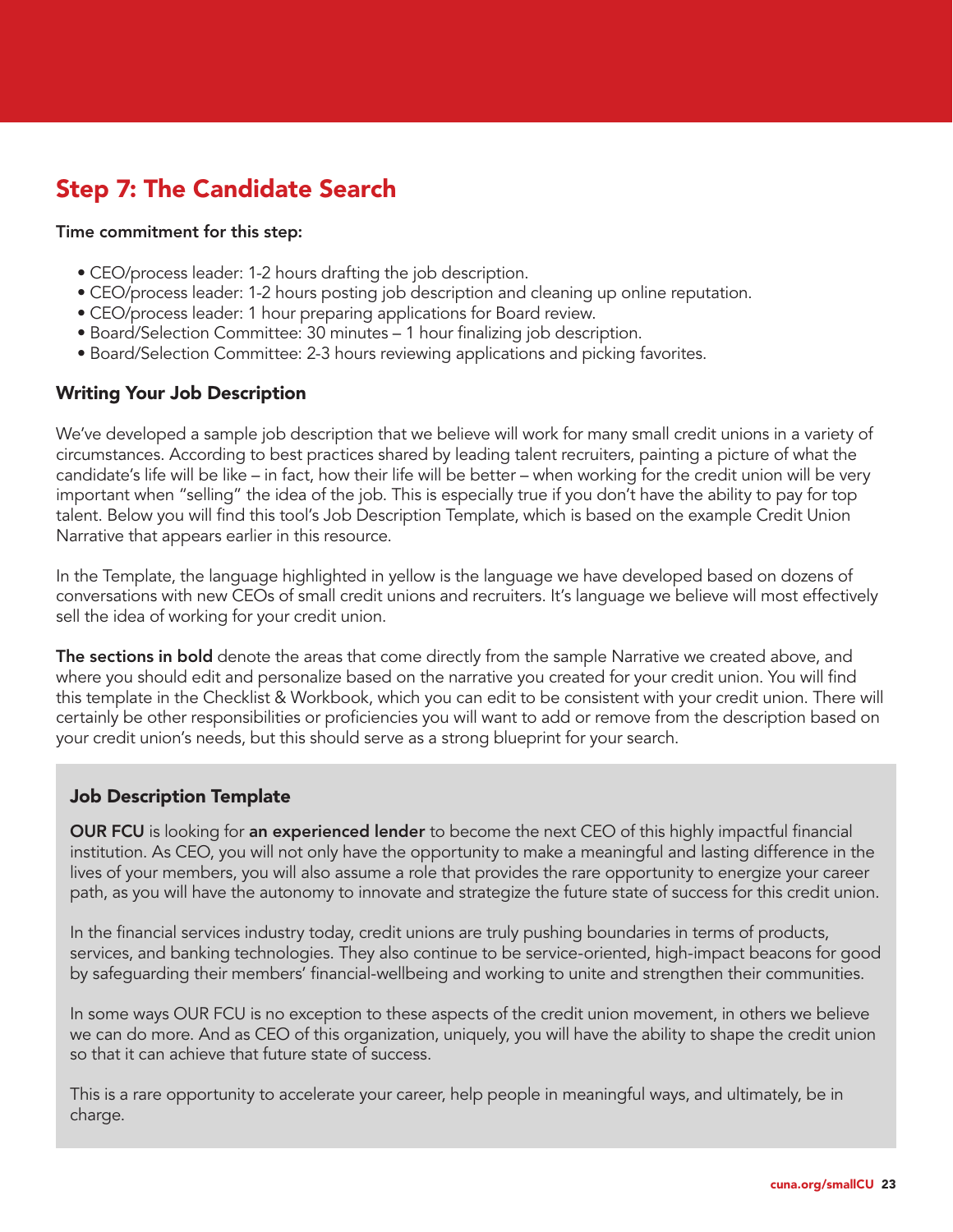The Board of OUR FCU, to which the CEO reports, feels strongly that the credit union must grow its loan portfolio and begin investing in technology solutions to continue achieving our mission of helping our members achieve financial stability and security.

#### Therefore, applying candidates should possess the following experience:

- Demonstrated lending background, mortgages are a plus (at least five years);
- Strong finance or accounting background;
- Some experience integrating or managing new technology solutions in financial services;
- Some experience running or managing teams;
- Strong experience with or demonstrated aptitude for regulatory compliance tasks;

Additional proficiencies that are preferred:

- Experience developing and executing an IT/cybersecurity program or strong general aptitude for IT, computers;
- Marketing experience: traditional, online, social media marketing is all a plus;
- Vendor contracting and management;

#### Ideal candidate summary:

With a small but efficient staff of XX, no doubt you already understand that the leader of this organization must wear multiple hats, be willing to take on any task no matter how large or small, have a fiery entrepreneurial spirit, be capable of juggling multiple projects and responsibilities, be a confident and thoughtful leader, and have the drive to develop business and get things done.

The rewards for the work you put in, both personally and professionally, can be vast.

We will be accepting applications for the position until (hard date, typically a 6-week window from the time of posting on job sites).

We ask you to send the following materials to (designated email address) by that date:

- **Statement of interest that focuses on two areas:** 
	- o A detailed description of your experience and the reasoning behind your desire for this position (1-2 pages maximum)
- Resume
- Salary requirements
- One letter of recommendation
- Two references\* (only accept references who the candidate has worked with in the past three years, cannot be related to the candidate) and their contact information

\*extremely important

We look forward to hearing from you.

Sincerely, The Board of OUR FCU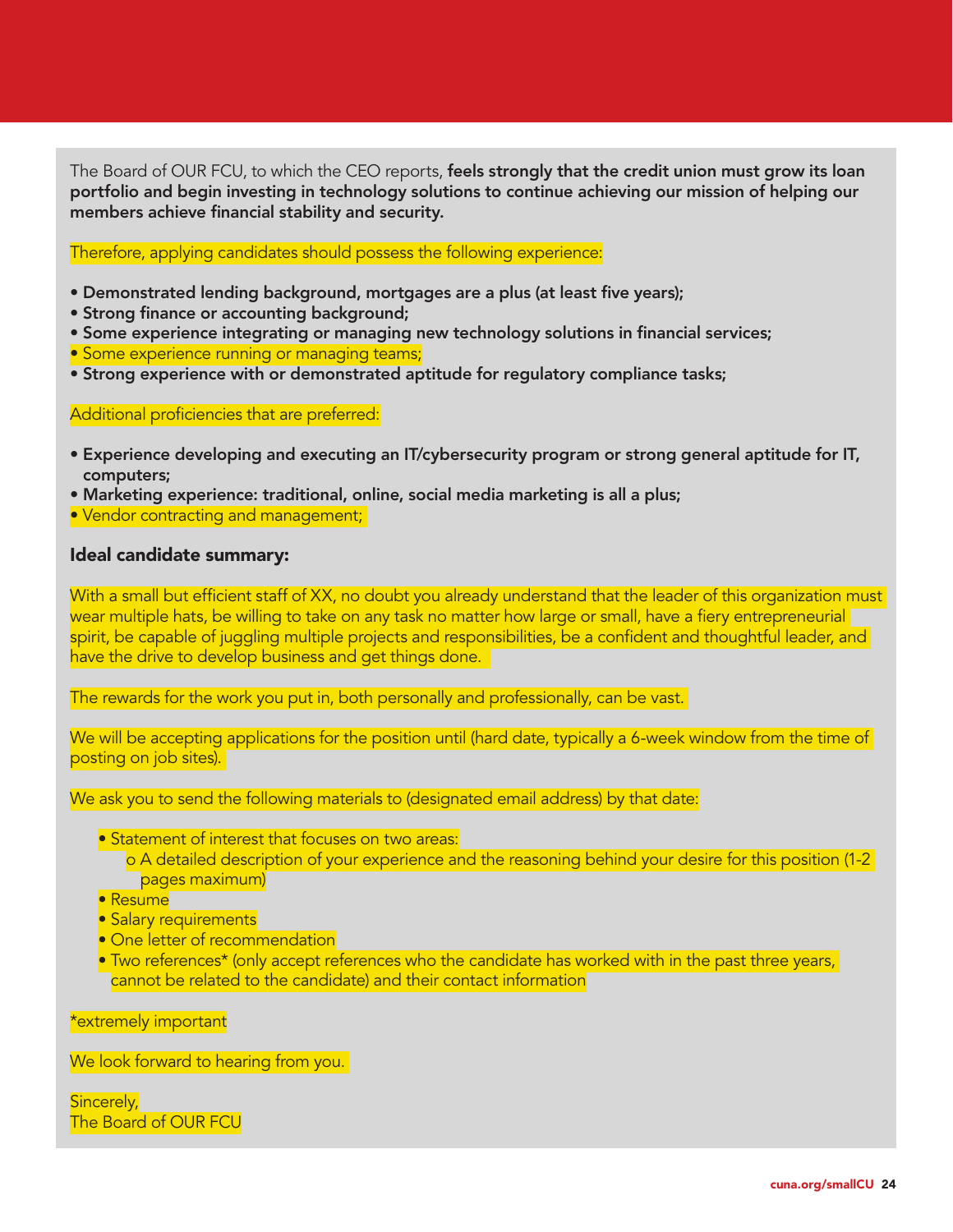If the CEO is participating in the Succession Planning process, she or he can take the lead on creating the job description and personalizing it so that it fits your Credit Union Narrative and Ideal Candidate Profile. If the CEO is not participating, the Board or Selection Committee should appoint someone or a select few to draft the job description. The description should then be circulated prior to the next Succession Planning Session so that the group can discuss, debate, and finalize.

Once the Board or the Selection Committee has finalized the Job Description, it can post the description online, and do the proactive outreach to local candidates, as we will describe in the next section.

# Where to Post the Job

Now that you have a solid job description, it's time to post the opportunity on the right job websites.

Today, there are two major platforms that are musts when posting for a strategically important position like this. The first is LinkedIn, and the second is Indeed.com.

To be sure, LinkedIn sets itself apart as the foremost place to post jobs due to its built-in credibility (profiles that serve as living resumes) and its sheer dominance of the professional-social-network market. But that is not to say that it's unnecessary to post on the other recommended sites below. Posting the job so that it is seen by the most people possible will increase your odds of finding that right candidate.

Beyond general professional jobs boards, we strongly urge you to reach out to your state League, which may have a job board specific to the credit union industry. Some Leagues also provide executive search assistance as part of your membership. Please take advantage as they are well-connected to credit unions in your state that might have professionals looking for the very opportunity your credit union is offering.

Websites to post your job description:

- LinkedIn
- Indeed
- ZipRecruiter
- Glassdoor
- Monster
- CareerBuilder
- SimplyHired

# Additional tips when posting the job description:

#### Stay organized:

Before you post the job description, your first step should be to nominate someone to take the lead on collecting all applications. It can be the CEO or the process lead, but it doesn't have to be.

The person who you nominate will have the following responsibilities:

- 1. Collect all applications and ensure they contain all requested materials (resume, cover letter, recommendations, salary requirements, etc.) and request any missing materials.
- 2. Respond to questions applicants ask when submitting their applications.
- 3. Organizing applications to make their review as easy as possible.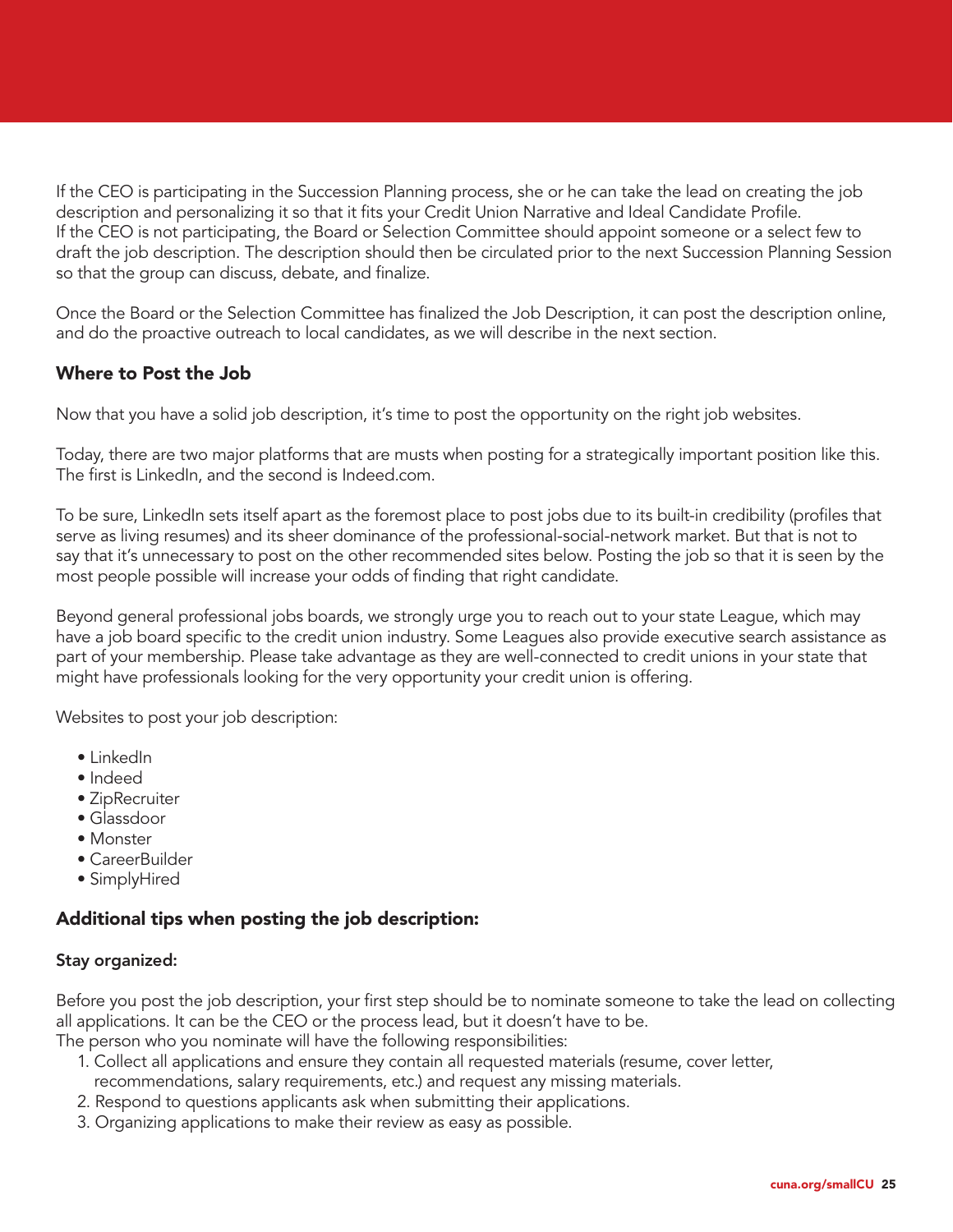### Proactive outreach to local candidates

If you were working with an executive search firm, posting to job boards would be a small component of their overall strategy to find you the talent you seek. More importantly, they would proactively match your needs with candidates in the industry that may not even be looking for a new job and contact them directly. Great jobs, like the position you are offering, often find the right candidates, not the other way around. But that doesn't happen by magic. It takes a bit of effort. And this is where you come in. Once you have the job description:

- 1. Reach out to your state League to ask them if they are aware of any candidates in the state who would be a great fit. You would then contact them.
- 2. Second, identify all the credit unions and banks in your community or region and look at LinkedIn profiles of managers in departments whose work and experience fit the needs of your credit union. Then, invite them to apply for the position. This is how an executive search firm would do it. And it might be the most effective way to attract talent to your credit union.
- 3. Third, don't give up on this strategy. Remember that the position you are offering is an amazing opportunity. The right candidate will feel quite special to receive special outreach from you to apply.

### Cleaning up your online reputation

If your credit union does not have a profile on LinkedIn, create one and spend time developing your page. Start asking other credit union professionals you know to connect so that you add further legitimacy to the posting, and at the very least upload the credit union's logo and ensure all information about the credit union is correct and current on your LinkedIn page.

You can control the job description you post, but ultimately serious candidates will seek to learn more about your organization. It's imperative to make a strong first impression.

You'll also want to check over your website for any errors, old information (contact, address) or other words, dates, or pictures that stand out as potentially detrimental to the first impression of the credit union. Don't worry if you don't have a top-of-the-line website and/or internet and mobile banking. Just make sure the website is an honest, correct, and professional representation of the credit union.

Lastly, check Google, Yelp, and Glassdoor for negative reviews of the credit union. If you find something egregiously wrong, you have the ability to contact the platform and ask for the review's removal. If it's a minor complaint, or even if it's a positive comment or review, it reflects well on the credit union to respond directly to the reviewer to either apologize or say thank you. Potential candidates will see this as a positive sign that your credit union is paying attention to its online presence.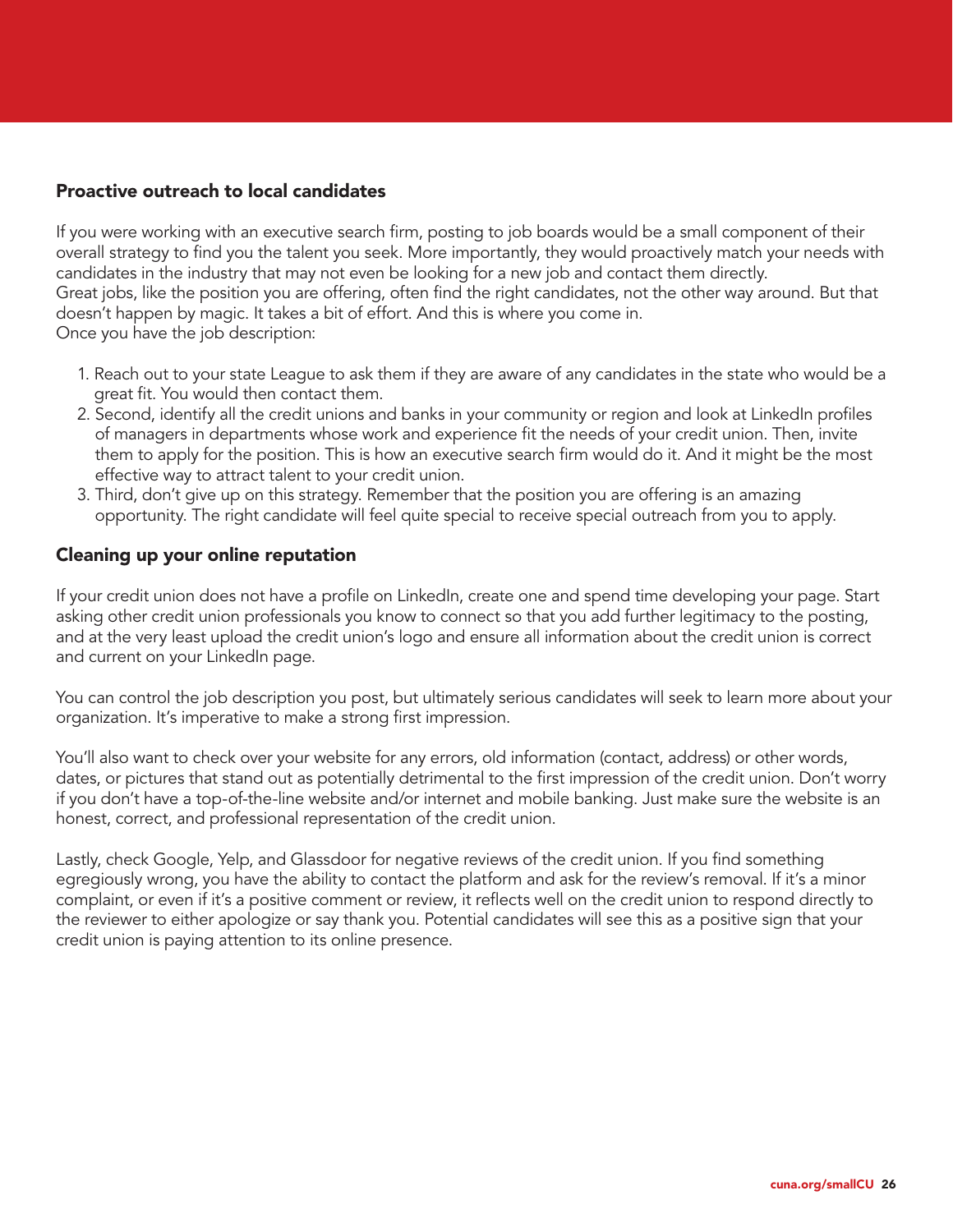# Step 8: The Interview Process & Selecting the Candidate

#### Time commitment for this step:

• Process should play out between 2 and 4 weeks.

#### Reviewing applications and selecting candidates for interviews

For the review process, we strongly recommend waiting until the end of the application period to begin. You can design the way you select potential candidates any way that you like. What's most important is that you have clear consensus on the finalists. The last thing you want is to have Board members still thinking about the candidate who wasn't asked in for an interview.

It's also important to limit the number of interviews to a select few, perhaps no more than 4 or 5. Schedule too many interviews and the candidates and your feelings about them can begin to bleed together.

#### Our recommended process

Before the meeting:

- 1. In one document, organize applications in alphabetical order by last name.
- 2. Identify the next opportunity for the Board to meet and discuss the applications (expect this to take at least 2 hours) and ensure time is blocked during the meeting to review.
- 3. Send the applications to the Board members prior to the review meeting.

During the meeting:

- 1. Print out each application individually and share the packet with the members of the Board or Selection Committee.
- 2. Share the credit union's two-paragraph Narrative and the Ideal Candidate Profile, as well as the job description.
- 3. If needed, give additional time to review the applications with these documents in mind.
- 4. Instruct them to each pick their top 3 candidates (depending on how many applications you have) and hand their favorites to the Chair, CEO, or whoever has been picked to facilitate this process.
- 5. Tabulate the results.

You should have a clear consensus on the top 3-5 candidates with whom you would like to schedule interviews. After the results have been reported, allow the opportunity for Board members to argue to include someone they felt strongly about but who was not included in the top 3-5. Then hold a vote to approve whether to include this individual.

The next step will be for the process leader to schedule phone interviews with the candidates.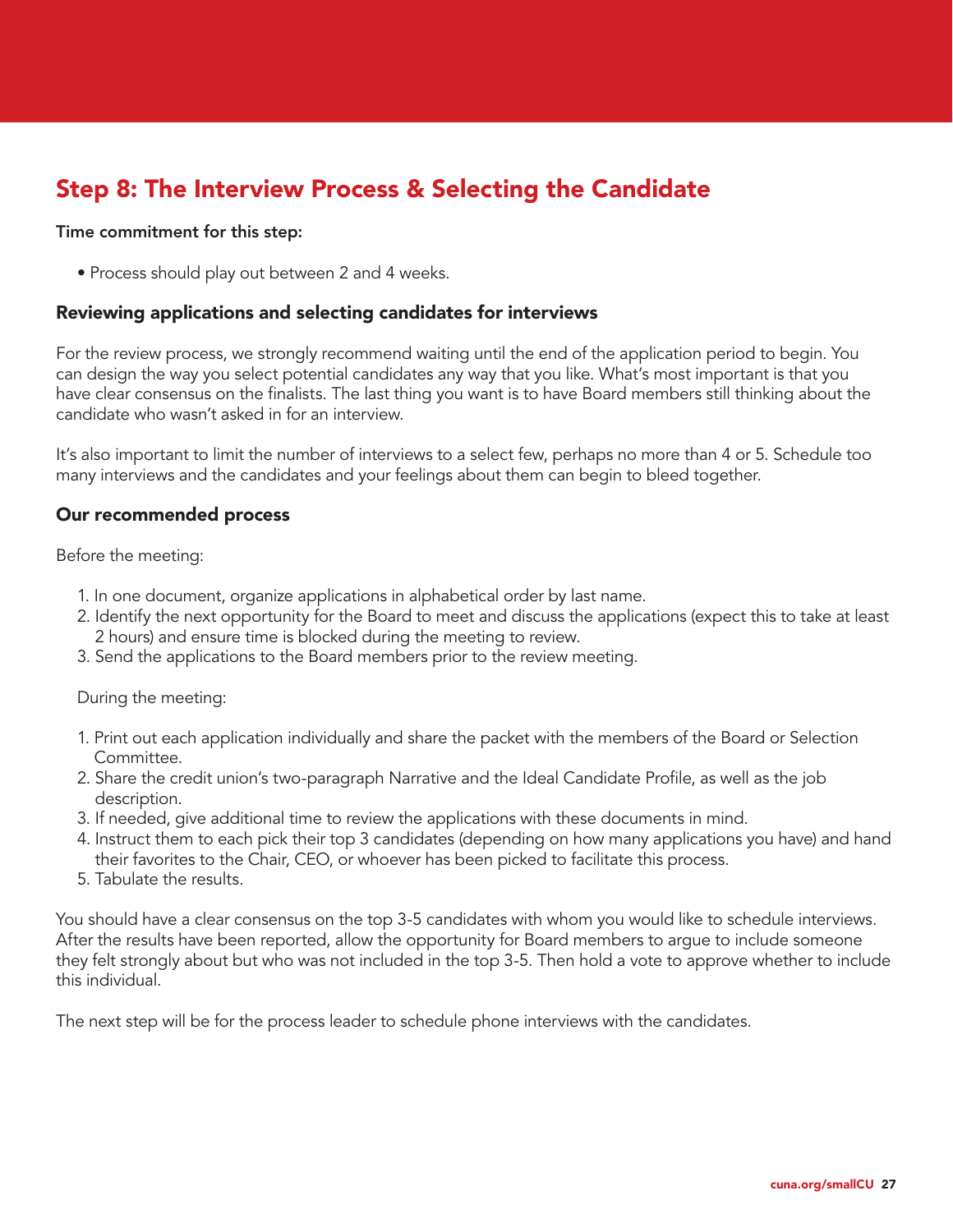# The Interview Process & Interview Questions

Before you structure your interview process, let's take a step back and remember our goals for this succession plan. Ultimately, you want to identify the right person to lead the organization into its future of success. When you're running a small credit union, success is no small feat. The decisions and actions this individual will make and take will have an outsized effect on the entirety of the institution, in addition to the members it has long served. The complexity of the financial services industry requires someone adept, nimble, confident, and resilient.

The point is, the only way to know that you've found the right person is to understand the candidate as best as you can, and the best way to do that is to spend as much time with her or him as possible.

Large corporations orchestrate full-day or even multi-day interviews with potential candidates for high-impact roles because they understand that you can't grasp the full picture of a person without spending quality time with them; observing how they interact in a professional environment, perhaps even asking them to weigh in on pressing questions facing the organization.

As a volunteer Board, you certainly don't have the time to conduct as rigorous of an interview process as other organizations. But let this simple advice guide you as you build your approach: The more time you can spend with the potential candidates, the better.

Don't overdo it. Be reasonable about the amount of time you're asking of the candidates who apply, but don't allow an impressive 30-minute interview to determine who will receive the great responsibility of running your credit union into the future.

# Our recommended process

Again, design this process however feels best for the Board or Selection Committee. You can certainly follow this approach exactly, but feel free to deviate.

# 1. The Phone Interview

Start by developing a list of 6 or 7 questions that you will ask by phone to each of the candidates you are considering. Always start with identifying questions, such as name, current position, where they live, etc. Phone interview sample question list:

- 1. Why are you interested in this position?
- 2. Which among your qualifications do you believe best positions you for success and why?
- 3. Describe your current/most recent professional experience and your job responsibilities in that role.
- 4. What's important to you in general when you're interested in a new job or organization?
- 5. What must a smaller credit union like ours do to be successful into the future?
- 6. What is your leadership type and please describe a time when you need to resolve a conflict?
- 7. What are two areas that you feel like you could improve to strengthen yourself as a professional?

The person leading the search will then schedule a time with the candidates, run through the questions, and record the responses with a cell phone or voice recorder. An alternative approach would be for the full Board to listen live to the phone calls, but this only likely works with fewer candidates being considered.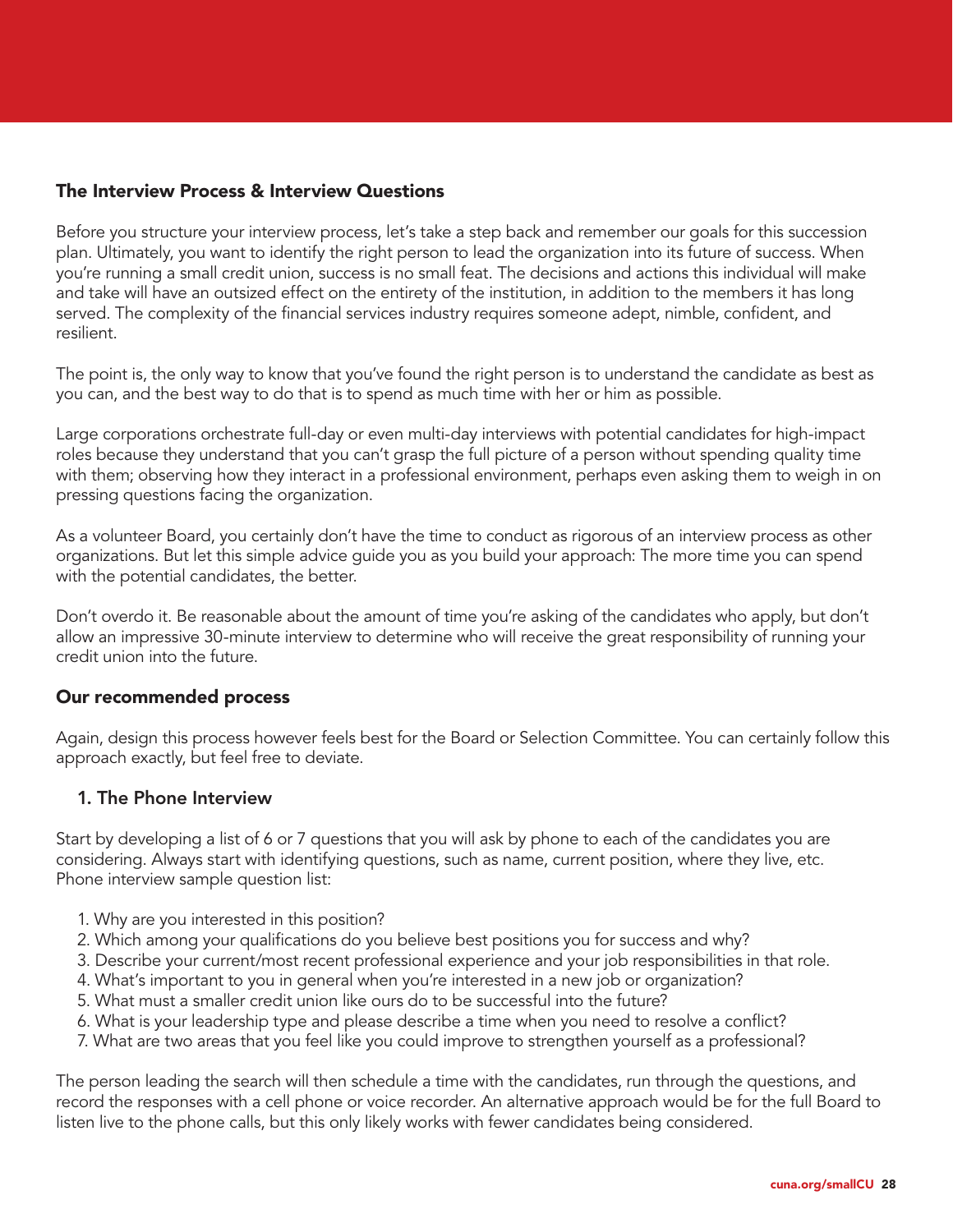During the phone interview, the interviewer should not ask follow-up questions, but simply let the responses by the candidates speak for themselves. This allows for consistency when reviewing the responses. You also must notify the candidate that they are being recorded.

At the end of the call, thank the interviewee and notify them that they will hear back from the credit union soon with more information.

Once all interviews have been recorded, the full Board and Selection Committee can then listen to them in order, listening for how well the responses stack up with the Ideal Candidate Profile, the Credit Union Narrative and the job description.

At this point your goal is not necessarily to narrow to 1 or 2 options, but to weed out any candidates who are clearly not ready or appropriate for the position, whether that's due to poor communication skills or other red flags that might be raised during the call.

Those who remain of interest to the Board should then be notified that the Board would like to bring them in for an initial in-person interview.

### 2. In-person Interview #1

Let's start with logistics. If there are candidates who you are considering who live in driving distance of the credit union, it is their responsibility to travel to the location of the interview themselves.

If you are considering candidates who would have to travel great distances by car or even fly, the candidate might expect the credit union to cover the costs of travel. Our recommendation, if this is the case, is to conduct the first in-person interview with these candidates remotely with an online video service.

While meeting the candidates in person is the optimal setting, we understand that costs might prohibit flying three or four candidates to the credit union for in-person interviews. Between Skype or Zoom, both free services, you can conduct a full "in-person" interview with the candidates without bearing the cost of airfare, hotels, and meals. This might make the process of gathering all the Board members for the interview easier as well.

After the in-person – or video – interviews, the Board or Selection Committee may ultimately decide that they like a candidate enough to cover those costs.

Regardless of whether that first interview is on-site or remote, the structure should stay about the same.

#### Structuring the in-person interview

#### Where:

Where you host the interview actually says a lot about your organization. Don't be afraid to have the interview at a local restaurant, park, or another public place in a relaxed atmosphere that will allow the candidates to open up. Just make sure you can hear the candidate well and that noise doesn't affect the interview process.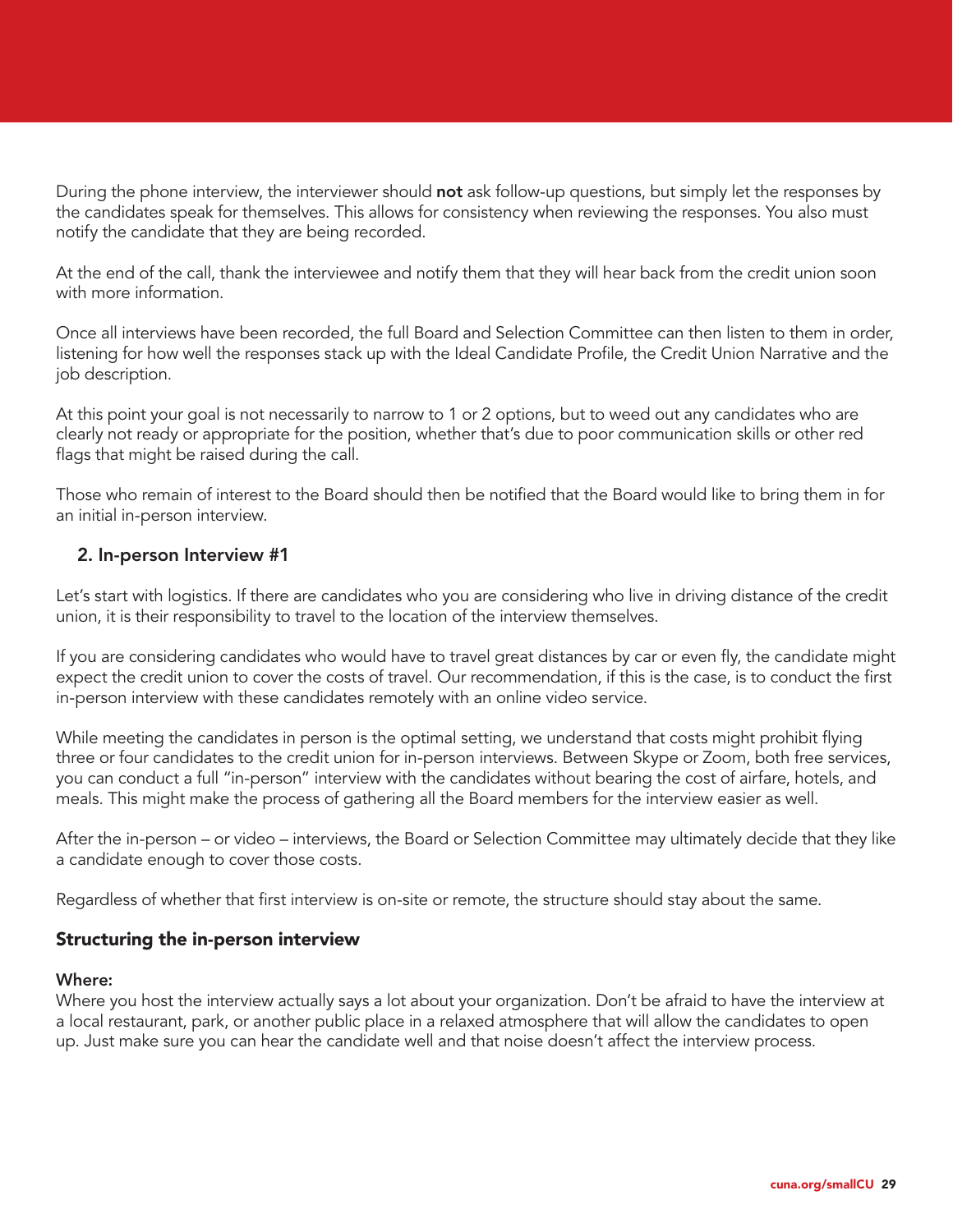You can host the interview at the credit union, but try to avoid classroom-style grilling sessions. Not only are these a bit old-school, they're also not the most conducive to making an honest assessment of the candidate. When scheduling the interview, be up-front about the amount of time it will take.

#### What to bring:

In addition to the list of interview questions you will find and work from below, bring the Ideal Candidate Profile, Credit Union Narrative, and job description to refer to as you assess the candidate. It also helps to bring a notebook and pen to take notes about the person you're interviewing.

#### What to ask:

Remember that best practices for hiring tell us that the more time spent with the candidate the better. The first in-person interview should be no shorter than an hour, though two hours should be your target.

Your goals for the interview are to learn as best as you can the following:

- 1. Did the candidate prove her or his resume? Does it fit the Ideal Candidate Profile and Narrative? In other words, did the candidate demonstrate that she or he can truly do the job and execute the goals of the organization?
- 2. Does the candidate have a vision for the future of the credit union that matches the Board's, or at least one that the Board would endorse?
- 3. Does the candidate's personality fit with the Board and the current culture of the organization?
- 4. Does the candidate feel committed to this job?

You will refer to these high-level questions when the Board discusses the candidates following their first in-person interviews.

Below you will find a series of interview questions that will get to the heart of the four areas above. Note that the cadence of the questioning aims to be conversational. The more comfortable the conversation feels to the candidate, the more she or he will open up, and the more the Board can truly learn during the interview. If the questioning feels to robotic, rigid, or as if you're grilling the candidate, it will be harder to understand how well this individual will fit within your organization because they may not feel comfortable opening up.

Ultimately you may find that the needs of your credit union require additional information/questions from the candidate. As in previous steps, design your questions based on your credit union's specific situation.

#### Interview questions:

#### Proving the resume

- 1. Describe yourself. Who would you say you are both professionally and personally?
- 2. What's your background? Where'd you go to school and what did you study?
- 3. How did you get into credit unions, and what's your favorite thing about them?
- 4. Tell us a bit about the role you're leaving, what is the credit union like and what were your responsibilities there?
- 5. What were some of your greatest successes in that role?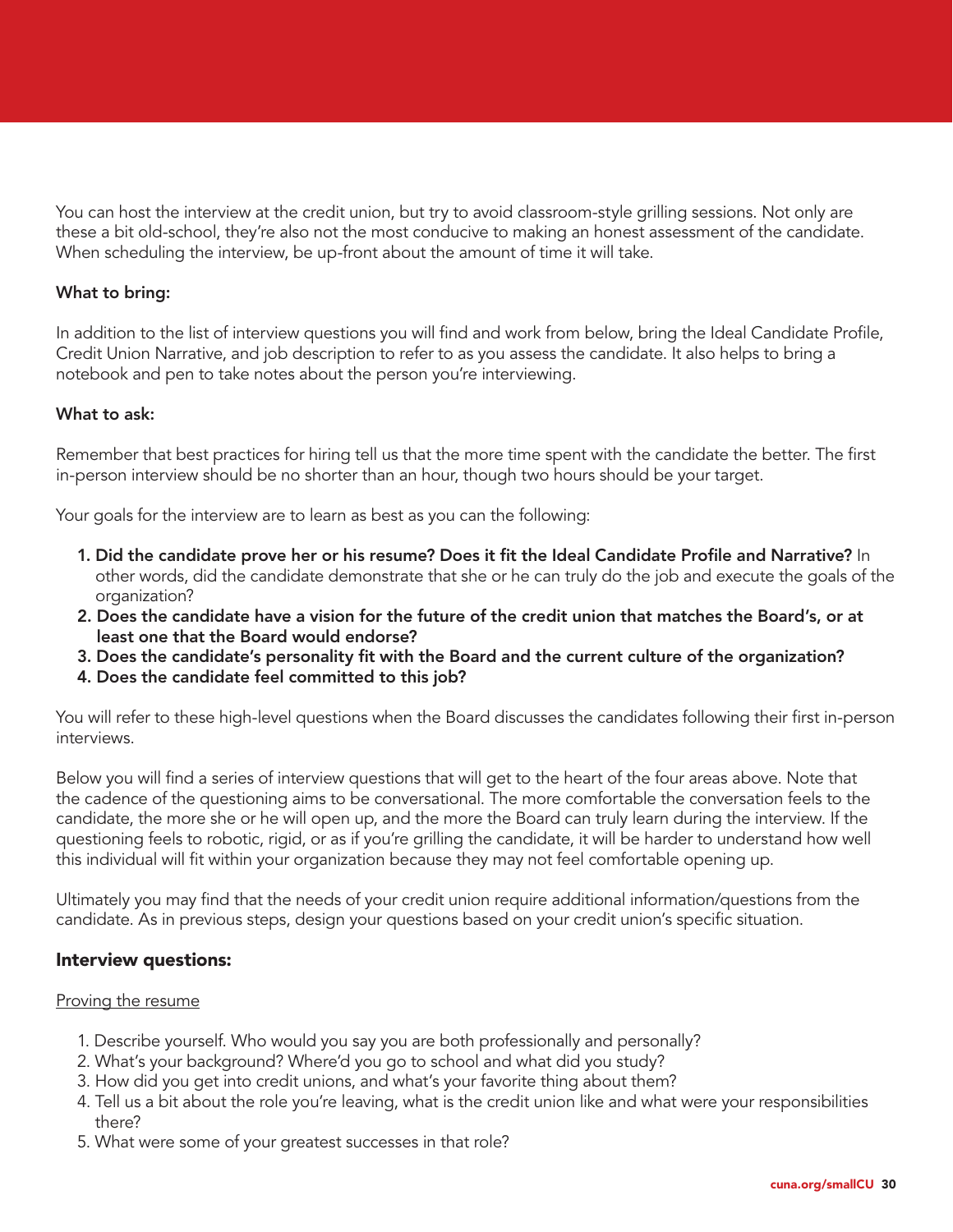- 6. What would you say is your strongest area of expertise? What's the biggest asset you bring to this position? And how did that play a role in your previous successes?
- 7. What are other areas where you have strong experience or aptitude that will also bring value to this organization? And in what ways did you leverage those strengths to success in previous roles?
- 8. Based on the job description or what you know about running a credit union, are there any areas of experience or expertise that you feel you would need to improve to better accomplish your goals or lead this organization?
- 9. Do you know our current capital position? In your opinion is it where it needs to be to optimize success for the credit union? If not, what steps would you take to optimize it?
- 10. What's your experience with regulatory examinations? Are you confident in interactions with those agencies, and what gives you that confidence?
- 11. How comfortable are you with compliance tasks or how confident are you in your aptitude for compliance?

Based on the resume and what skills you know the candidate will need to be successful in this position, add additional questions to ensure they prove they have the experience needed.

#### Vision for the credit union:

- 12. Have you thought about the state of our credit union within the context of the financial services industry? Where do you think it currently stands?
- 13. How should our credit union evolve?
- 14. Can you provide examples of actions you've taken in previous roles that demonstrate how you would be successful evolving the credit union to a future state of success?
- 15. If you were given this opportunity, how would the credit union look in 5 years?
- 16. In 10 years?
- 17. One of the areas the Board has said the credit union needs to improve upon is \_\_\_\_\_\_\_\_\_\_\_\_\_, how would you strengthen that area of the credit union?
- 18. Another area the Board believes needs to be improved is \_\_\_\_\_\_\_\_\_\_\_\_\_\_\_, how would you address that area?
- 19. Should the credit union continue to serve the same field of membership, or do we need to expand in order to bring new members into the organization?
- 20. What are the risks facing both this credit union and the industry at large, and what steps would you take to mitigate those risks?
- 21. Do you have experience operating or implementing new technologies at previous organizations? Where do you believe this credit union stands in regard to technology and what's your recommendation for how to proceed?

#### Personality/board fit and culture

- 22. What does an ideal Board of directors look like to you? Do you have strong feelings about governance and structure that you would hope to see the credit union adopt?
- 23. If given this opportunity, what would your expectations of the Board be?
- 24. What are your expectations for staff?
- 25. How would you describe your leadership style, and can you provide an example of a time when that leadership style has strengthened a team or an organization?
- 26. How would you describe your management style, and why do you think that style is effective?
- 27. How do you typically make decisions, based on your own personal expertise, by consulting your team, some combination of the two?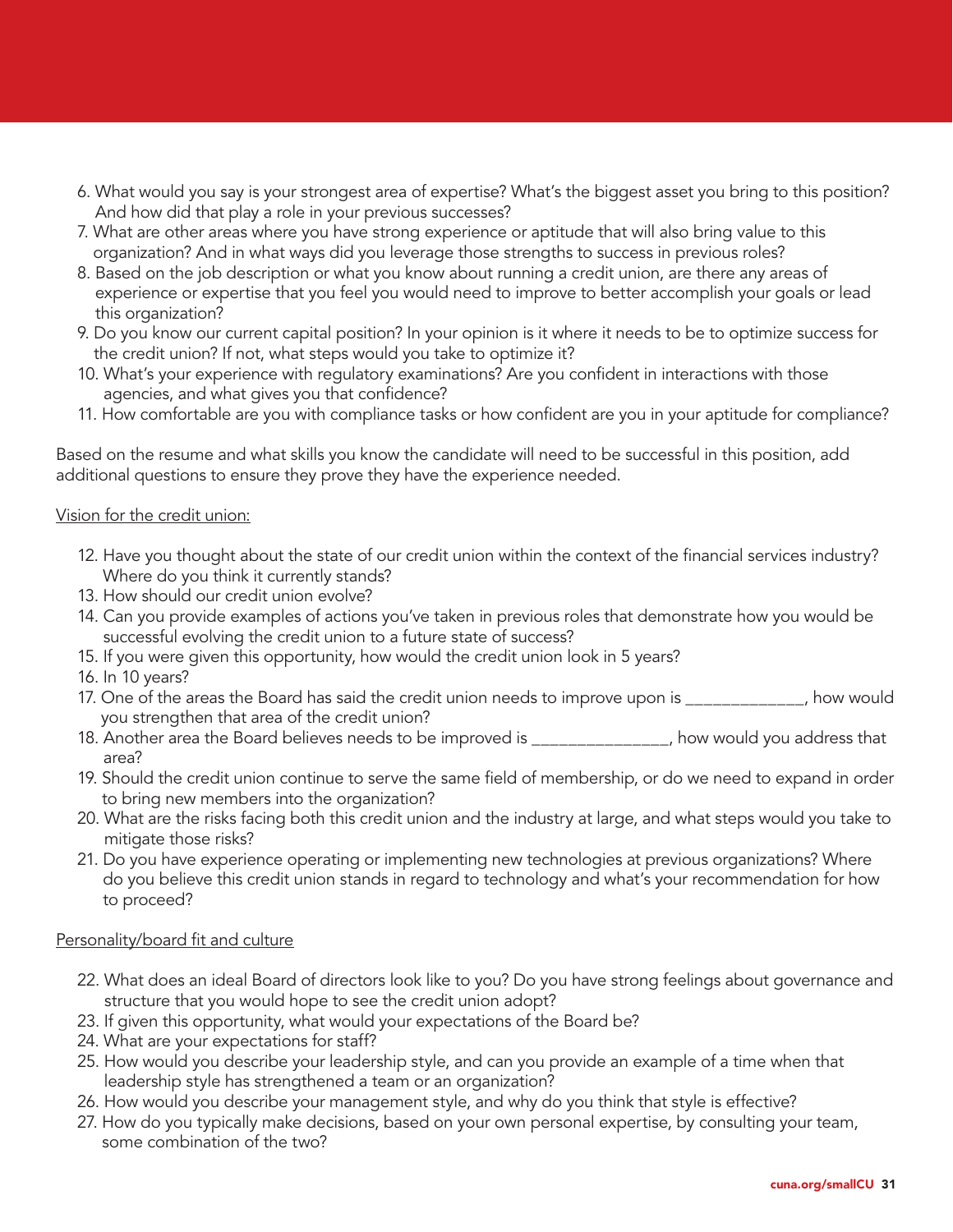- 28. What's the most difficult professional decision you've had to make, how did you make it, and what was the outcome?
- 29. You're likely drawn to this job for several reasons, including for the opportunity to (1) make an impact on an organization, members, or the community, and (2) because it could be a strong career move. Rate the importance of each aspect as you consider your reasons for applying for this job, (1) impact and (2) career advancement, on a scale from 1-10, 10 being very important, and provide a justification for the rating.
- 30. What are your interests outside of work? Do you have any hobbies, other efforts you volunteer your time to?

#### Commitment to this position

- 31. Why do you want this job?
- 32. Why are you looking to leave your current position?
- 33. How do you see your life changing if you were to take it?
- 34. Would you have to move you, or your family, to take this position?
- 35. Do you know the mission of our credit union? What does that mean to you?
- 36. Often the CEO of a small credit union is asked to stay late, to do just about every job, to continually learn, often on the job, and to make tough decisions often because there aren't many others in the organization who can make those decisions, does any part of that concern you as you consider this role? Does it encourage or excite you? Why?
- 37. Where do you see yourself in 5 years? 10 years?
- 38. What questions do you have for us? What else do you need to know to fully understand what the job entails?

\* \* \*

By now you've not only exhausted the candidate, but also likely yourselves, especially if you've gone through three or more of these lengthy interviews. Take a break and step away from this process for several days to allow the experience to settle and for fuller contemplation.

Then reconvene as a group to discuss the candidates in full. For each candidate, talk through the four questions we asked ourselves prior to the interview process:

- 1. Did the candidate prove her or his resume? Does it fit the Ideal Candidate Profile and narrative? In other words, did the candidate clearly demonstrate that she or he can do the job and execute the goals of the organization?
- 2. Does the candidate have a vision for the future of the credit union that matches the Board's, or at least one that the Board would endorse?
- 3. Does the candidate's personality fit with the Board and the current culture of the organization?
- 4. Does the candidate feel committed to this job?

After the discussion, take a formal vote on each Board or Selection Committee member's first choice. If there is clear consensus on one candidate, fantastic and congratulations (though you're not done yet). If there are two candidates, that's still a strong victory.

If one of the potential candidates was interviewed remotely via video service, the Board should decide whether they want to fly or pay for this person to travel to the credit union for an additional first in-person interview. The in-person interview with the remote candidate should take place prior to moving on to the next phase. Again, it's very important that this person not only be qualified for the position, but also be a culture fit and clearly seem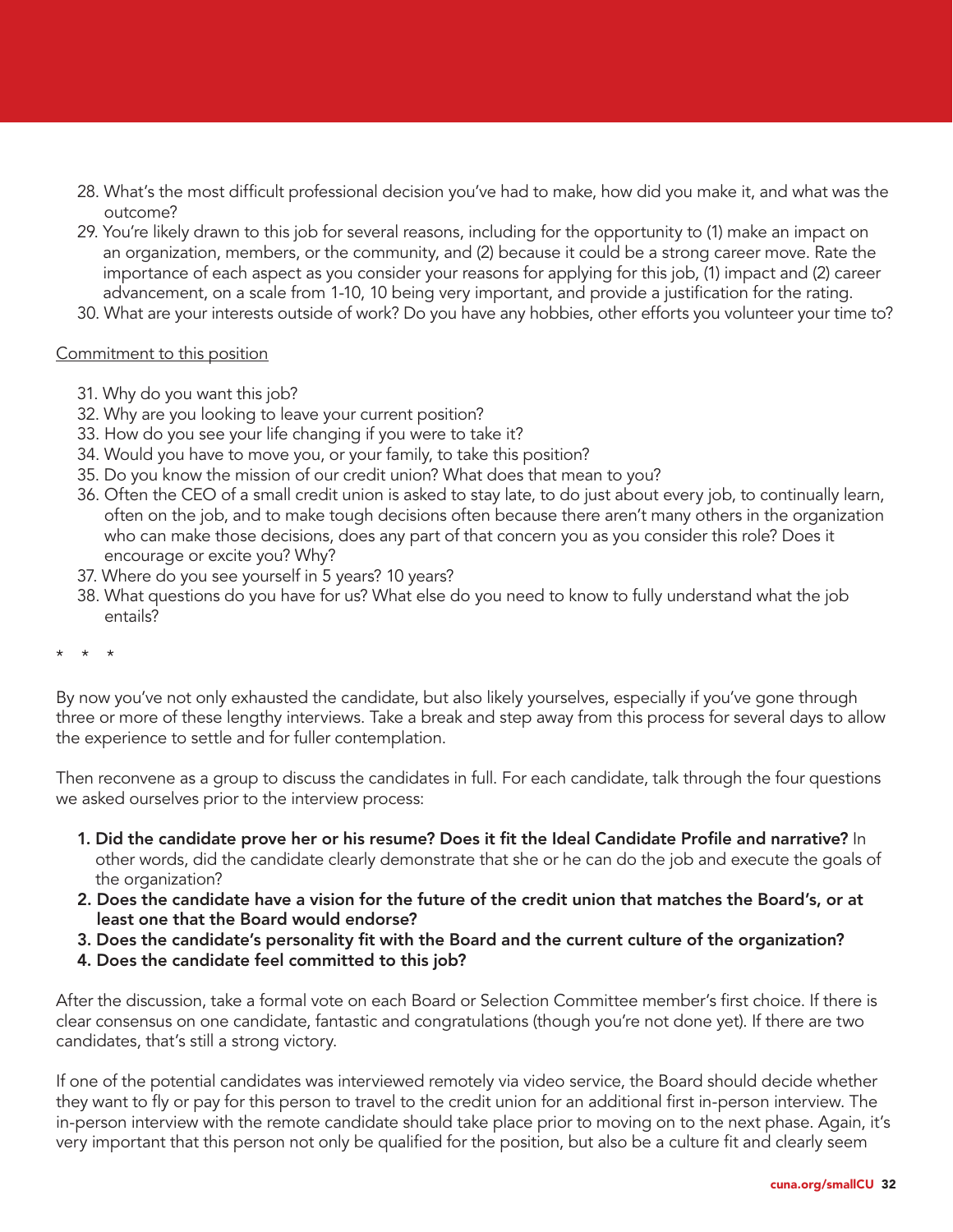committed to the job and the organization.

Finally, inform the unsuccessful candidates promptly that they have not been selected for the position. Whether you have one candidate in mind or two options yet, inform them they have moved to the next phase of the interview process, the on-site interview.

#### 3. The On-site Shadow (In-person Interview #2)

The last phase of the interview process will work whether you have one clear candidate or two from which you're still deciding. To get a full understanding of the candidate and how they will run the organization, it's imperative to bring them into the credit union for a day shadowing the current CEO or the most senior person at the organization.

The Board or Selection Committee has learned about the candidates in great detail and weighed in with their opinions. It's now time for management and staff to learn about this individual to ensure they are a true fit. Invite either the single or both candidates (separately, when still deciding between two candidates, absolutely not together) to spend a full or at least a half-day at the credit union to learn about the organization. The Board Chair, depending on your level of comfort, is welcome to join this process as well.

At a high level, the goal here is to allow the current CEO to assess whether the candidate truly has the skills, expertise, and aptitude to successfully handle the position. The CEO should not take this opportunity to play "gotcha" or to grill or quiz the candidate about what they might or might not know about the credit union or about the role in general, but instead take more of a qualitative assessment of the person and their readiness to perform.

To this end, design your own day-long program or follow the following schedule to administer this final phase of the interview.

IMPORTANT: Make sure to have the candidate fill out and sign a non-disclosure agreement prior to the day starting. This is important to protecting member data and information.

#### Day starts in CEO's office

In this first conversation of the day, likely the longest conversation during this interview, the CEO should discuss the following points, asking the candidate what questions they have about each area:

- The credit union's financials;
- Overview of the credit union's physical assets: number of branches, ATMs, etc.
- Asset-liability management;
- Overview of key staff and any staffing challenges;
- Overview of salary and benefit costs;
- Overview of Board and Supervisory Committee;
- Overview of membership and how the credit union works to serve them;
- Overview of the credit union's current products and services;
- Overview of policies, procedures, compliance challenges, internal controls;
- Overview of relationships with third-party vendors and any outstanding issues;
- Overview of the credit union's approach to the call report and examinations;
- The state of the credit union's technology position (website, mobile, core processor, IT/cybersecurity);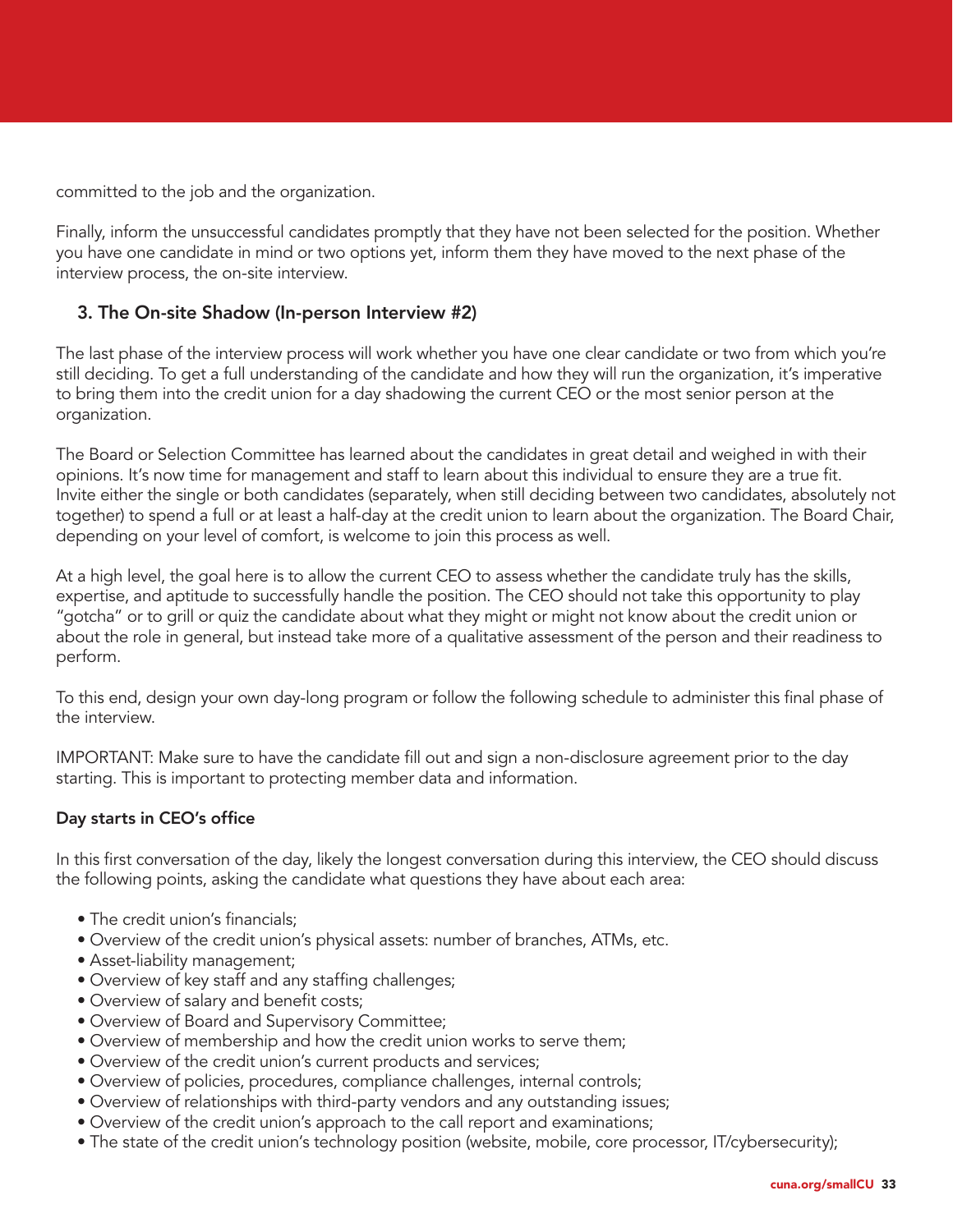- The credit union's strategic plan;
- Projects or other initiatives the CEO is working on;
- Anything else the CEO deals with that would be important for the candidate to know.

#### Next, the candidate should meet with the head loan officer

In this conversation, joined by the CEO, the loan officer should review the following information, again asking the candidate what questions they have about each area:

- An overview of all the credit union's loan products, including how they're performing;
- The loan process for each loan type, including credit requirements and the credit union's process for making decisions/underwriting;
- The important compliance tasks for each loan type;
- Delinquencies, charge-offs, collections and any other challenges the credit union has for any of the loan types.

Next, the candidate should meet with the head teller or most experienced front-line staff person During this conversation, joined by the CEO, the candidate should hear from the head teller about life at the organization both serving members and internally.

### The head teller should share details about the following areas:

- Typical daily branch traffic and typical member needs during visits;
- Overview of how members are greeted, both by staff and by the physical layout/marketing materials in the branch;
- New member onboarding process;
- A walk-through of the credit union's core or data processor and any challenges with the system;
- An overview of front-line staff's internal controls for drawers, the vault, record/file keeping, etc.
- An overview of how the branch serves member via the drive-up window if applicable.

\* \* \*

By the end of the day, not only should the CEO have an even stronger understanding of the candidate, based on the questions he or she asks and the knowledge they demonstrate about running a credit union, but so should all key staff.

After the on-site experience, the CEO should then write up a formal report to the Board discussing this experience with the candidate. The report should note both the strengths this person will likely bring to the credit union as well as any concerns or issues he or she might have. Lastly, the CEO should make a final recommendation on whether to make the candidate an offer.

# Background checks

Depending on how many candidates you bring into the credit union for a day shadowing the current CEO and staff, you may elect to conduct background checks and check the candidates' references before or after the visit.

cuna.org/smallCU 34 Regardless of when you do it, this is one of the most important steps in this entire process. Just as it's critically important to find the right next leader of your organization, it's also important to ensure you're not handing the reins to someone who is unqualified or unfit to hold the position.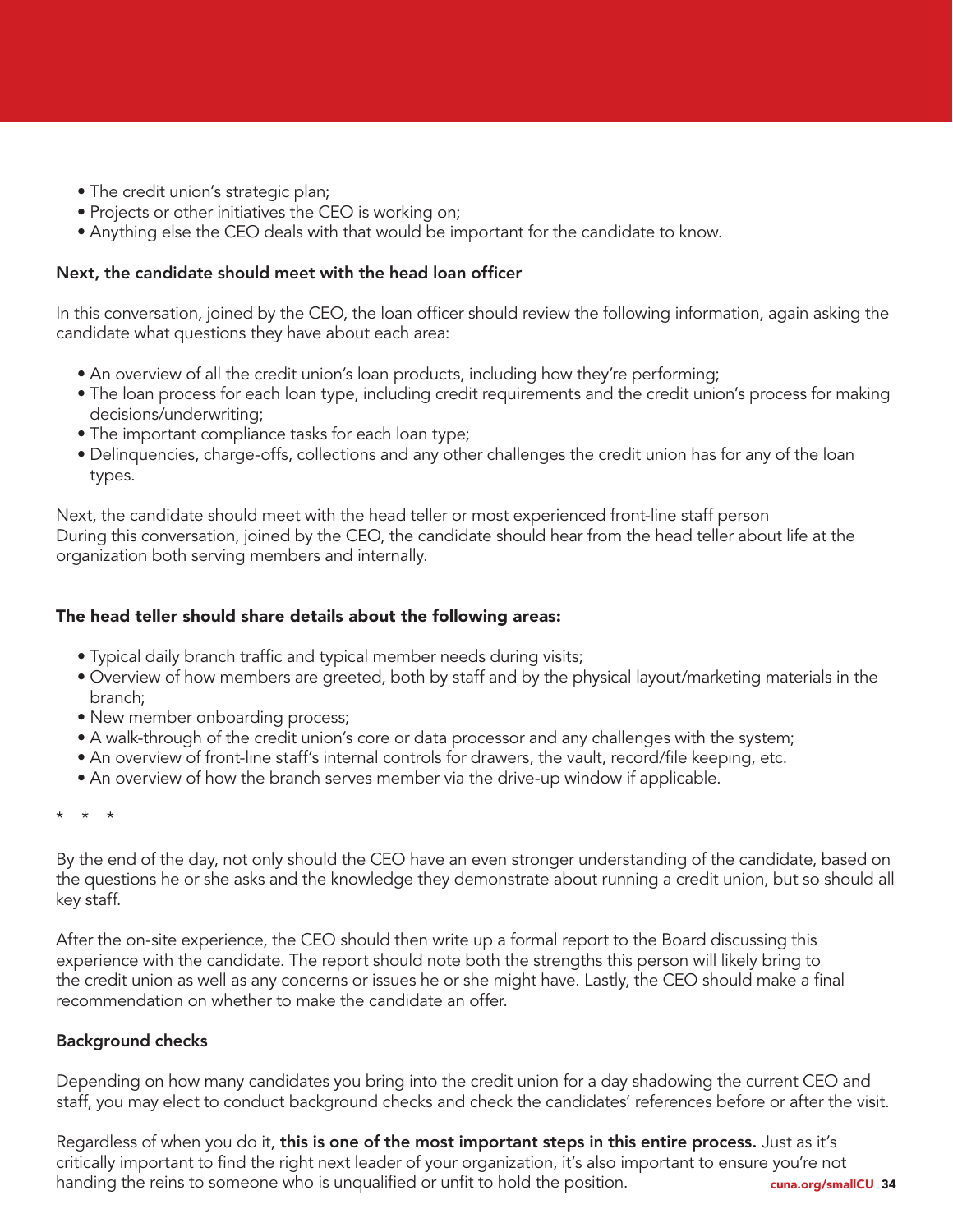Leagues who have helped credit unions with executive searches in the past have said that conducting a thorough background check has literally saved credit unions on more than one occasion, and the failure to do so, in other cases, has led to huge problems.

Here are our recommendations:

- When checking references, the point person for this process should call the contact information provided by the candidate and ask about the specific experience, expertise, and leadership type that the candidate has shared with the Board or Selection Committee. Do the reference's answers match up with what you have learned about the candidate? The point person should also ask directly whether there are any red flags that should concern the credit union or force them to reconsider the candidate for the position.
- When conducting a background check, your only true option is to pay for a service that will look at criminal records, credit status, and education verification. If you're close to hiring the next CEO of your credit union, invest the money. As mentioned previously, protecting the organization from a hire that could deleteriously harm the credit union is one of the most important pieces of this search.

One recommended organization for background checks within the credit union movement is a new company called Humanidei. Reach out to Jill Nowacki for support at *jill@humanidei.com*.

Regardless of choice of firm, the work MUST be done in accordance with the rules as stated in the Fair Credit Reporting Act (FCRA). Learn more at https://www.ftc.gov/tips-advice/business-center/guidance/using-consumerreports-what-employers-need-know.

#### Finalizing Your Choice and Making an Offer

At the next Board or Selection Committee meeting, the group will review the report created by the CEO after the on-site experience and hold a vote on whether to offer a candidate the position.

If consensus cannot be reached, the Board should strongly consider holding a second round of in-person interviews with the candidates and have further discussions. Hopefully, if there are strong opinions about both candidates, that means you have found some strong talent to lead the organization forward. Take full advantage of the Ideal Candidate Profile and the Credit Union Narrative to frame your discussions and make your final decisions. While the conversations may be challenging, it's important to have unanimous agreement over the final candidate.

#### Making an offer

It's time to notify the chosen candidate that the credit union would like to hire her or him as its new president/ CEO! It's a good strategy to wait to inform the candidates who were not chosen until the offer is accepted in case your first choice declines the offer.

The current president/CEO or the Board Chair can make the phone call to the selected candidate. During the call, inform the candidate that she/he will be receiving the full offer with salary and benefit specifics included via email shortly for review and acceptance.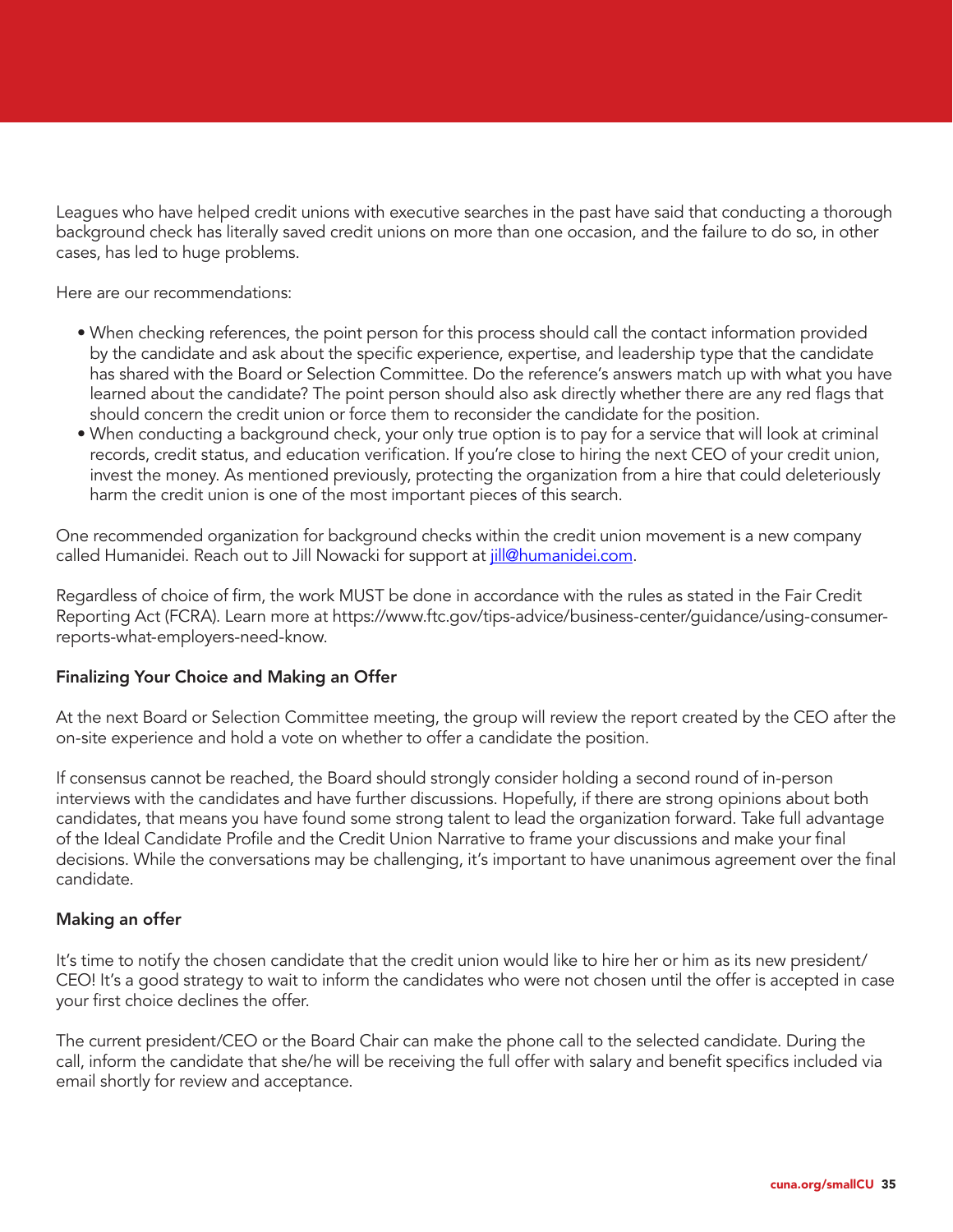What to include in the offer:

- Starting salary
- Description of executive benefits
- New employee policies
- Personal time off policies
- Start date

#### **Negotiations**

The salary you first offer the candidate will largely depend on two factors:

- 1. The target range he or she shared when first applying for the position.
- 2. The target salary the Board or Selection Committee identified for the credit union earlier in this process.

If the candidate's salary range tracks closely with the credit union's mid-point target, start with an offer short of that mark in case the candidate would like to negotiate for a higher salary. That provides you wiggle room up to or even somewhat above the mid-point or target the credit union identified.

If the candidate's salary range falls on the high-end of the credit union's salary capacities, consider starting the first offer slightly above the target mid-point, so that negotiations don't ultimately push the final number too high above the range the Board felt was most reasonable for the credit union.

It's always possible that the candidate will ask for a higher salary than the credit union first identified it was willing to pay. If the candidate is adamant about a certain salary range that falls outside of the credit union's target range, the Board will have to decide whether it can offer this. Consider an open and honest conversation with the candidate about the credit union's financials. It might give him or her a stronger understanding about what the salary will mean for the financial health of the organization.

As negotiations unfold, remember this final piece of advice. No matter how talented or desirable the individual, the Board is responsible for representing the credit union's members, and burdening the organization with too high of a salary for the CEO might not be the most prudent decision.

Additionally, don't forget during the negotiations that the credit union has more than just a salary to reward its new leader. Remind the candidate of the career opportunity, and the opportunity to shape an organization and strengthen a community and the people the credit union serves. There are many jobs in the market that pay salaries perhaps at the level the candidate is asking for. But there are FEW jobs that pay decently well and allow a person to grow, thrive, make a deep impact on people and have true life fulfillment like one can as the CEO of a small credit union.

With luck, you and the candidate will come to an agreement on an acceptable compensation package. If so, Congratulations!!! You have found the next leader of your credit union! It's now time to set them up for success.

Your last step.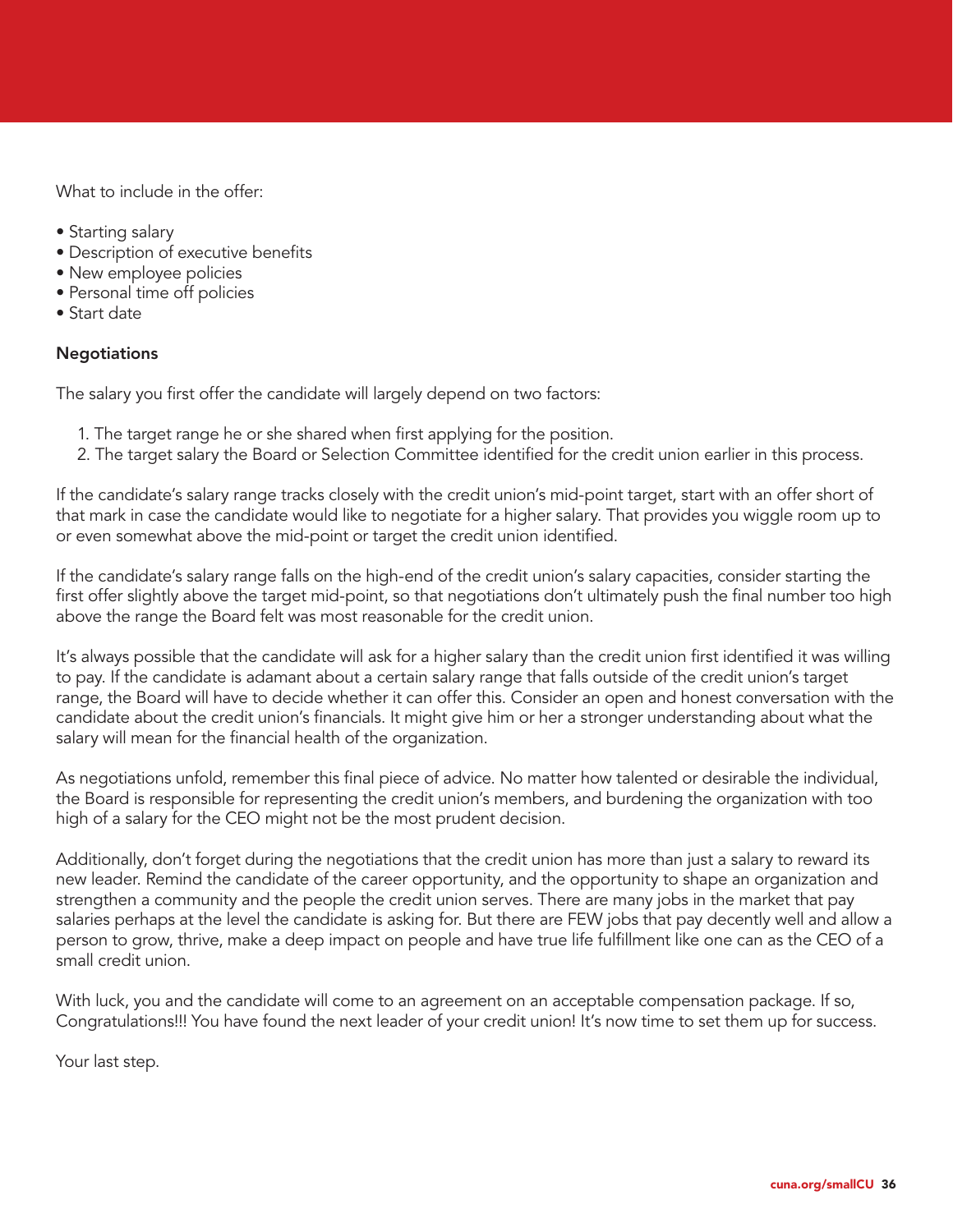# Step 9: Transition and Integration

#### Time commitment for this step:

• CEO: As much as you're able to dedicate.

What must happen now to ensure the candidate is successful?

This will depend on when the current CEO plans to retire. If the transition window between outgoing and incoming president is slim, then your work on the recommendations in this section should take place prior to the hiring of the new CEO, such as documenting job responsibilities and creating an organizational chart.

If the CEO still has six months or more before retirement, several of the next steps might be completed in the coming months. Which brings us to step one.

#### Confirming the start date with the candidate

Again, this will depend on the capacity of the credit union to pay two CEOs simultaneously. The Board should work with management to determine what that capacity is, while also working with the CEO to understand his or her intentions, i.e. the date of retirement, so that the organization can move forward with a clear date of hiring and retirement.

It would be helpful to have a strong understanding of this prior to the search so that once you make the offer, you can inform the selected candidate when his or her first day will be.

#### Documenting institutional knowledge in the CEO Handbook

If you've been the president/CEO of your credit union for any significant amount of time, you quite simply are a wealth of institutional knowledge and information. You know where the proverbial bodies are buried. You know how to unlock the sticking door. You know which staff get along and how long the call report takes to fill out and what food to serve during the annual meeting.

Beginning with the most essential information first, the single-greatest thing the outgoing CEO can do to ensure a smooth transition is document your life as the leader of the credit union.

Take the following outline for how this "CEO Handbook" should be structured and spend at least some time each day filling it out to the best of your ability and to the greatest detail possible. This document will be essential to their success! The more detailed and organized you make this handbook, the better.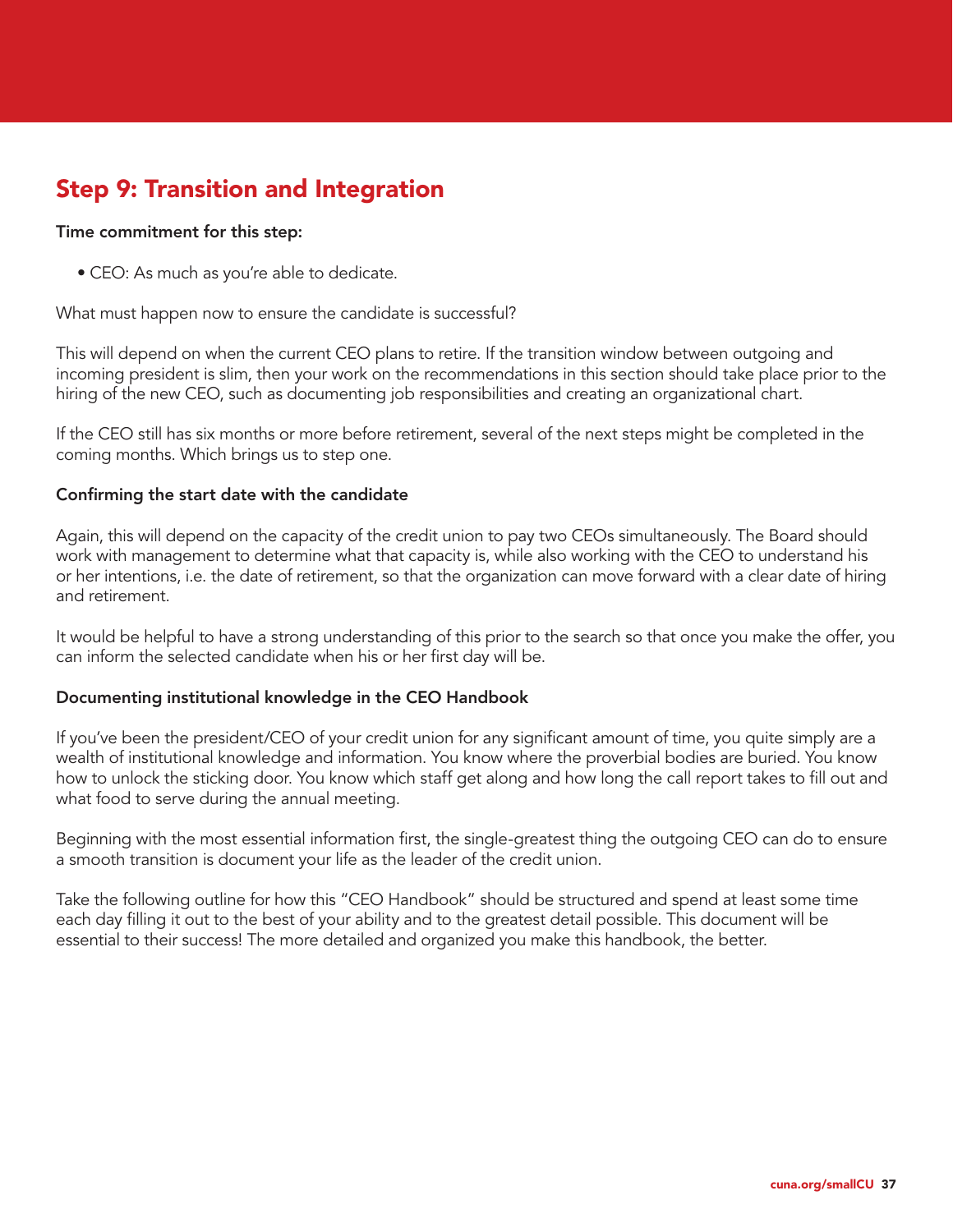# CEO Handbook

- I. Daily Life From the moment you walk into the branch to the moment you leave at night, document everything that you do and why you do it.
- II. Daily Responsibilities Separate from a day in the life as the CEO, this is the section where you document every task that you, as the CEO, *must* complete by the end of the day. This will vary depending on the size of your staff of course.
- III. Weekly/Monthly Responsibilities Board meetings, Supervisory Committee meetings, payroll, month-end, think about every task or that must be completed each week and month to keep the lights on. They should be well-documented.
- IV. **Annual Responsibilities** Where do you traditionally host the annual meeting and how has that event come together? When was your last state or federal examination and what were the results? What does getting ready for and executing year-end look like?
- V. Filling Out the Call Report What is your process? How long does it take you?
- VI. Organizational Chart Document who reports to the CEO, what their job titles are, and detail their responsibilities at the credit union. Also create a profile of Board members and volunteers.
- VII. Policy Book If you don't have this already, organize your policies in alphabetical order and organize them in a way that will be easy for the incoming CEO to look through.
- VIII. **Essential CEO Files** Identify all the files on your computer that are essential to running the credit union, spend time organizing them so that someone else will be able to easily navigate them and ensure the incoming CEO has access.
- IX. Vendor List and Contact Information One of the most important documents you can create is a list of all vendors and your contact at those organizations. Make sure to include detailed descriptions of the work or services they provide the organization as well.
- X. List of External Resources Make sure the incoming CEO is aware of the League, CUNA and the CUNA Small Credit Union Community, chapter activities, names and contact information of other CEOs with whom you have a good relationship, or any other resources you took advantage of for outside support.
- XI. Miscellaneous You've just created an enormously valuable tool that will set up the next leader of the credit union for success. Is there anything else you can think of that would be helpful as they get started? Any challenging members to look out for? Trends in fraud that the credit union has seen of late? Assessments or forecasts of the field of membership? Make sure to document whatever you can think of here.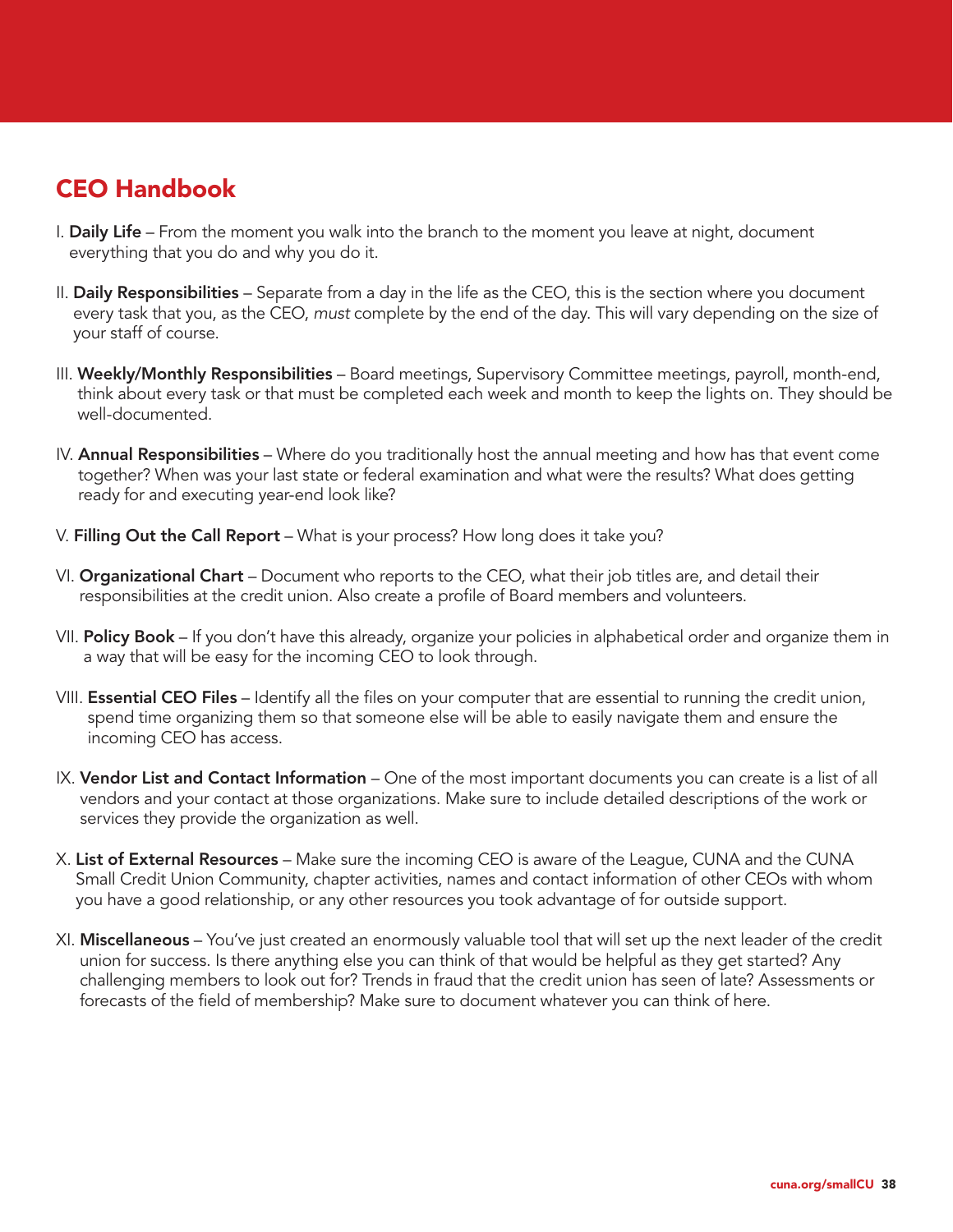# Conclusion: A Heartfelt Thank You and Congratulations

At last you've arrived at the end of your responsibilities not only in this process, but in your service to your credit union. A most sincere and of course bittersweet congratulations to you. And also, just as importantly, a huge thank you.

Inferior or neglected succession planning remains one of the top reasons why small credit unions decide to merge, and by going through this process you have ensured that your organization has a strong leader to keep it healthy, vibrant, and sustainable now and into the future. Small credit unions are essential to the financial health and wellbeing of their members and the communities they serve, and keeping your credit union alive, making sure that it has a leader who will drive its work and service forward, well that might be one of the greatest achievements in your career.

Thank you for all you have done. Now go enjoy retirement (and maybe keep your cell phone on, you'll probably still need to answer a few outstanding questions).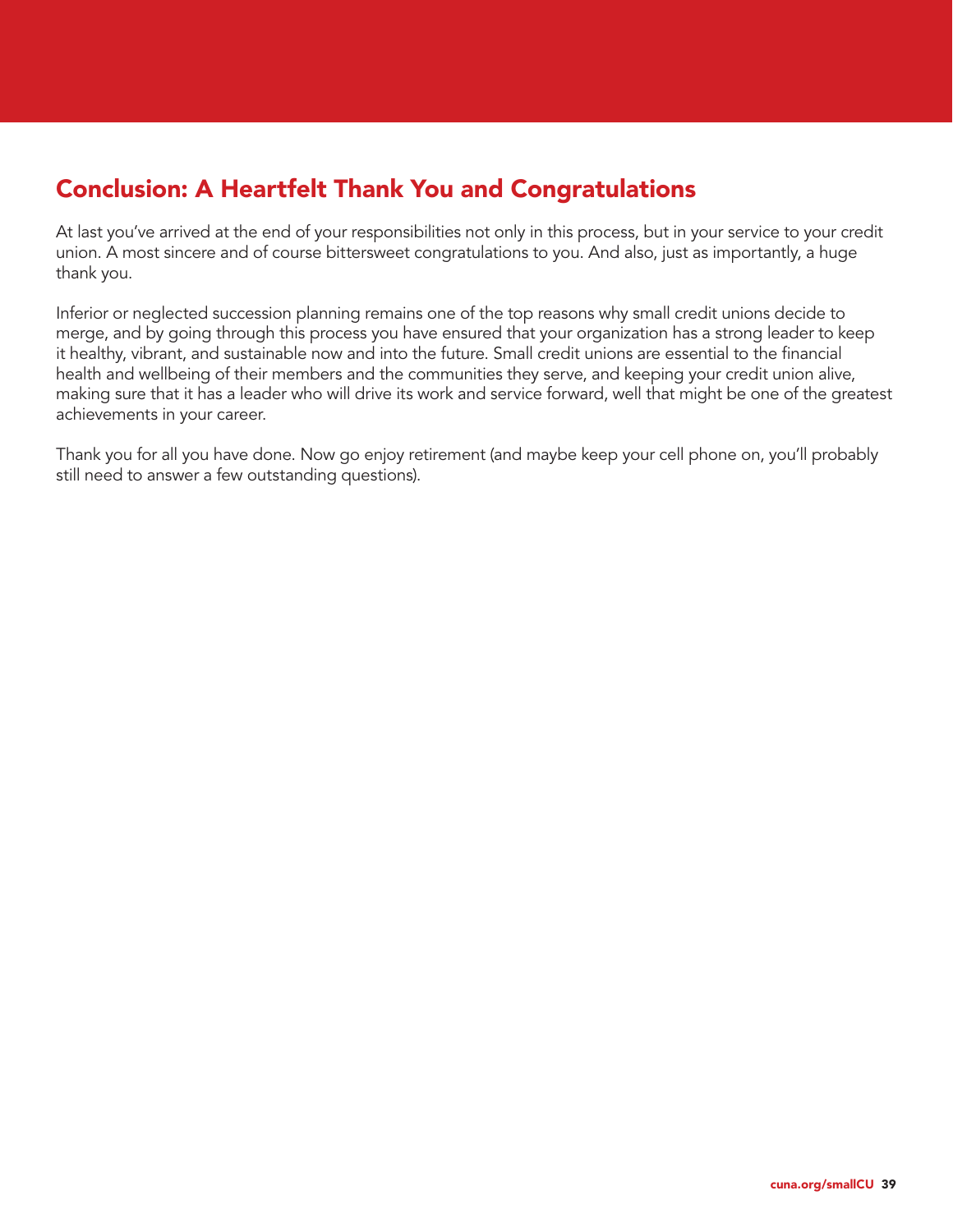# Index of Resources:

- CUNA Small Credit Union Community: cuna.org/SmallCU
- CUNA Compensation Strategy Resources: cuna.org/compensation
- Local compensation benchmarking services: Compease (https://www.cuna.org/compensation/) and BalancedComp (balancedcomp.com)
- League job boards and executive search services (contact your League)
- Background check services: Jill Nowacki at jill@humanidei.com